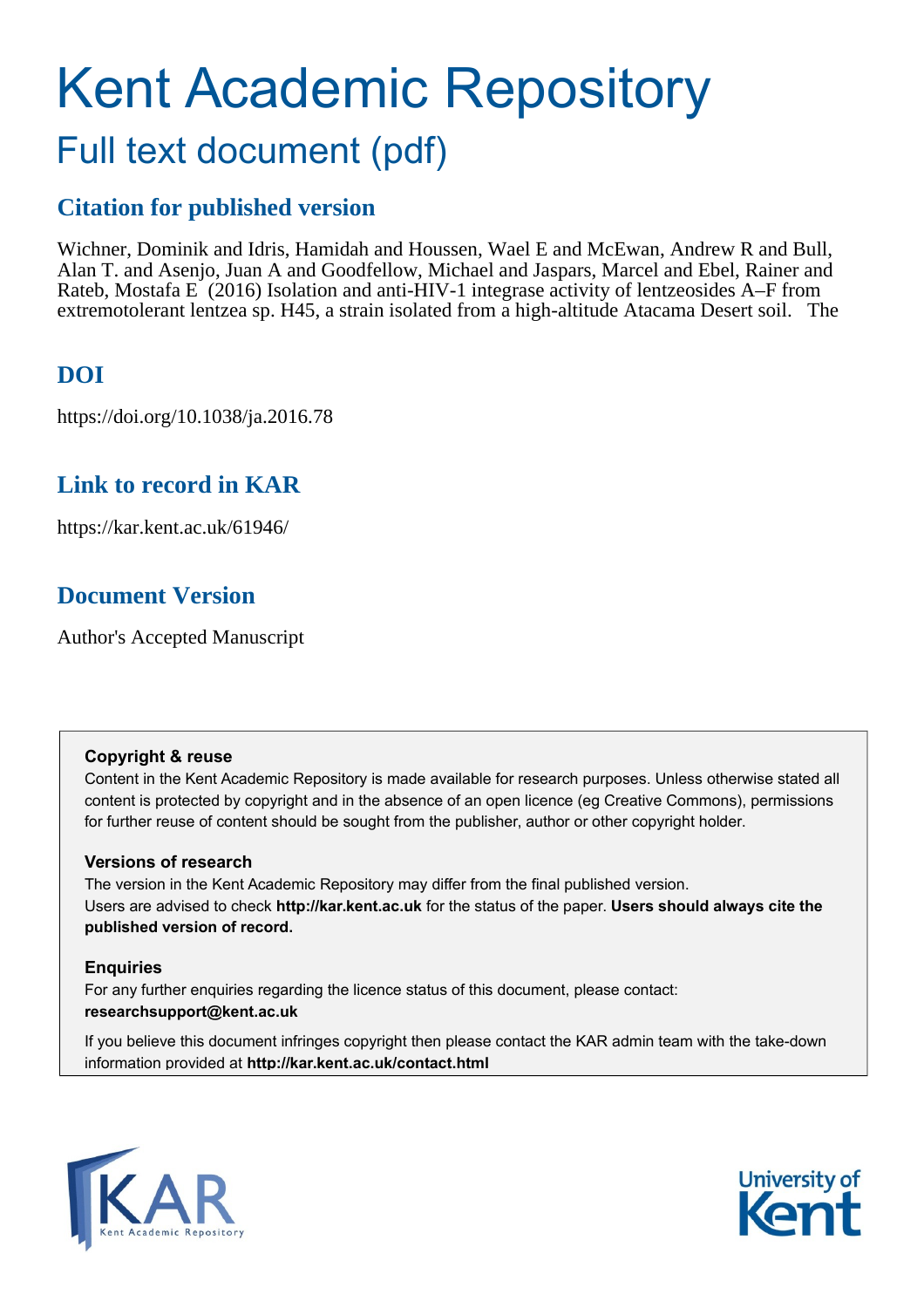| $\mathbf{1}$   | Isolation and Anti-HIV-1 Integrase Activity of Lentzeosides A-F from Extremotolerant                                                                                                    |
|----------------|-----------------------------------------------------------------------------------------------------------------------------------------------------------------------------------------|
| $\overline{2}$ | Lentzea sp. H45, a strain isolated from a high altitude Atacama Desert soil                                                                                                             |
| 3              | Running head: Lentzeosides A-F from Extremotolerant Lentzea sp. H45                                                                                                                     |
| 4              | Dominik Wichner, <sup>1,9</sup> Hamidah Idris, <sup>2</sup> Wael E. Houssen, <sup>1,4,8</sup> Andrew R. McEwan, <sup>1,4</sup> Alan T. Bull, <sup>5</sup>                               |
| 5              | Juan A. Asenjo, <sup>7</sup> Michael Goodfellow, <sup>2</sup> Marcel Jaspars, <sup>1</sup> Rainer Ebel, <sup>1</sup> and Mostafa E. Rateb, <sup>1,3,6,*</sup>                           |
| 6              | <sup>1</sup> Marine Biodiscovery Centre, University of Aberdeen, Aberdeen AB24 3UE, Scotland, UK.                                                                                       |
| $\overline{7}$ | <sup>2</sup> School of Biology, Newcastle University, Newcastle upon Tyne NE1 7RU, UK.                                                                                                  |
| 8              | <sup>3</sup> School of Science & Sport, University of the West of Scotland, Paisley PA1 2BE, UK.                                                                                        |
| 9              | <sup>4</sup> Institute of Medical Sciences, University of Aberdeen, Aberdeen AB25 2ZD, Scotland, UK.                                                                                    |
| 10             | <sup>5</sup> School of Biosciences, University of Kent, Canterbury, Kent CT2 7NJ, U.K.                                                                                                  |
| 11             | <sup>6</sup> Pharmacognosy Department, School of Pharmacy, Beni-Suef University, Beni-Suef 32514, Egypt.                                                                                |
| 12<br>13       | <sup>7</sup> Centre for Biotechnology and Bioengineering (CeBiB), Department of Chemical Engineering and<br>Biotechnology, Universidad de Chile, Beauchef 851, Santiago 8370450, Chile. |
| 14             | <sup>8</sup> Pharmacognosy Department, Faculty of Pharmacy, Mansoura University, Mansoura 35516, Egypt.                                                                                 |
| 15             | <sup>9</sup> University of Regensburg, Universitätsstraße 31, Regensburg 93053, Germany.                                                                                                |
| 16             |                                                                                                                                                                                         |
| 17             |                                                                                                                                                                                         |
| 18             | The extremotolerant isolate H45 was one of several actinomycetes isolated from a high altitude                                                                                          |
| 19             | Atacama Desert soil collected in northwest Chile. The isolate was identified as a new Lentzea sp.                                                                                       |
| 20             | using a combination of chemotaxonomic, morphological and phylogenetic properties. Large scale                                                                                           |
| 21             | fermentation of the strain in two different media followed by chromatographic purification led to                                                                                       |
| 22             | the isolation of six new diene and monoene glycosides named lentzeosides A–F, together with the                                                                                         |
| 23             | known compound $(Z)$ -3-hexenyl glucoside. The structures of the new compounds were confirmed                                                                                           |
| 24             | by HRESIMS and NMR analyses. Compounds 1-6 displayed moderate inhibitory activity against                                                                                               |
| 25             | HIV integrase.                                                                                                                                                                          |

26 \* **Correspondence**: Mostafa E. Rateb, E-mail: mostafa.rateb@uws.ac.uk, Tel: +4414418483072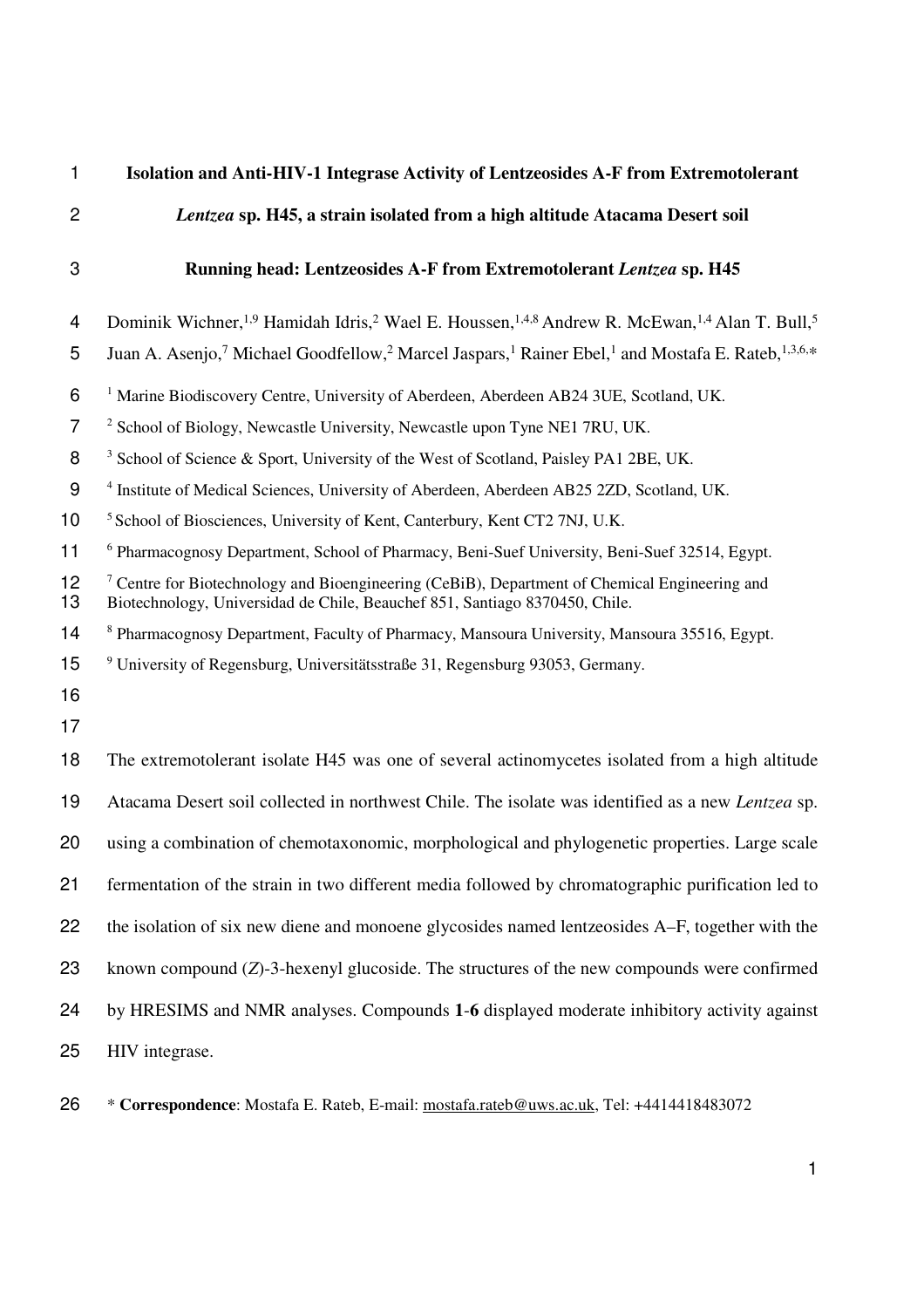#### **INTRODUCTION**

Natural products are known to be a rich source of diverse chemical scaffolds for drug discovery. However, their use has diminished in the past two decades, mainly due to technical barriers when screening natural products in high-throughput assays against molecular targets and to their limited 5 availability for clinical trials.<sup>1</sup> Additionally, the discovery of new bioactive natural products is challenging due to the high rate of re-discovery of known metabolites, a problem that can be addressed by isolating and screening novel microorganisms from underexplored habitats, such as  $\beta$  desert biomes<sup>2,3</sup>, and by incorporating rigorous dereplication procedures into all stages of the discovery process. In addition, industry has realized that phenotypic screening is more effective at discovering new bioactive compounds than narrow screening of molecular targets.

The Atacama Desert in Chile is known for its extreme aridity which has persisted for at least ∼15 12 million years.<sup>4</sup> Some regions in the desert were once thought to have "Mars-like" soils deemed too extreme for life to exist given high levels of UV radiation, the presence of inorganic oxidants, areas 14 of high salinity, and very low concentrations of organic carbon.<sup>5</sup> However, recent research has 15 revealed extraordinary bacterial diversity across a range of Atacama environments<sup>6,7</sup>, and many 16 novel actinomycetes have been isolated from hyper – and extreme hyper-arid soils.<sup>8,9</sup> Biological and genome-guided screening of some of these actinomycetes has led to the isolation and characterization of new natural products belonging to diverse structural classes and exhibiting various biological activities, as exemplified by the antimicrobial chaxamycins and chaxalactins 20 isolated from *Streptomyces leeuwenhoekii* C34<sup>T</sup>, the abenquines from *Streptomyces* sp. DB634, the antitumor atacamycins from *Streptomyces* sp. C38, and the cell invasion inhibitor chaxapeptin from *S. leeuwenhoekii* strain C58.10-16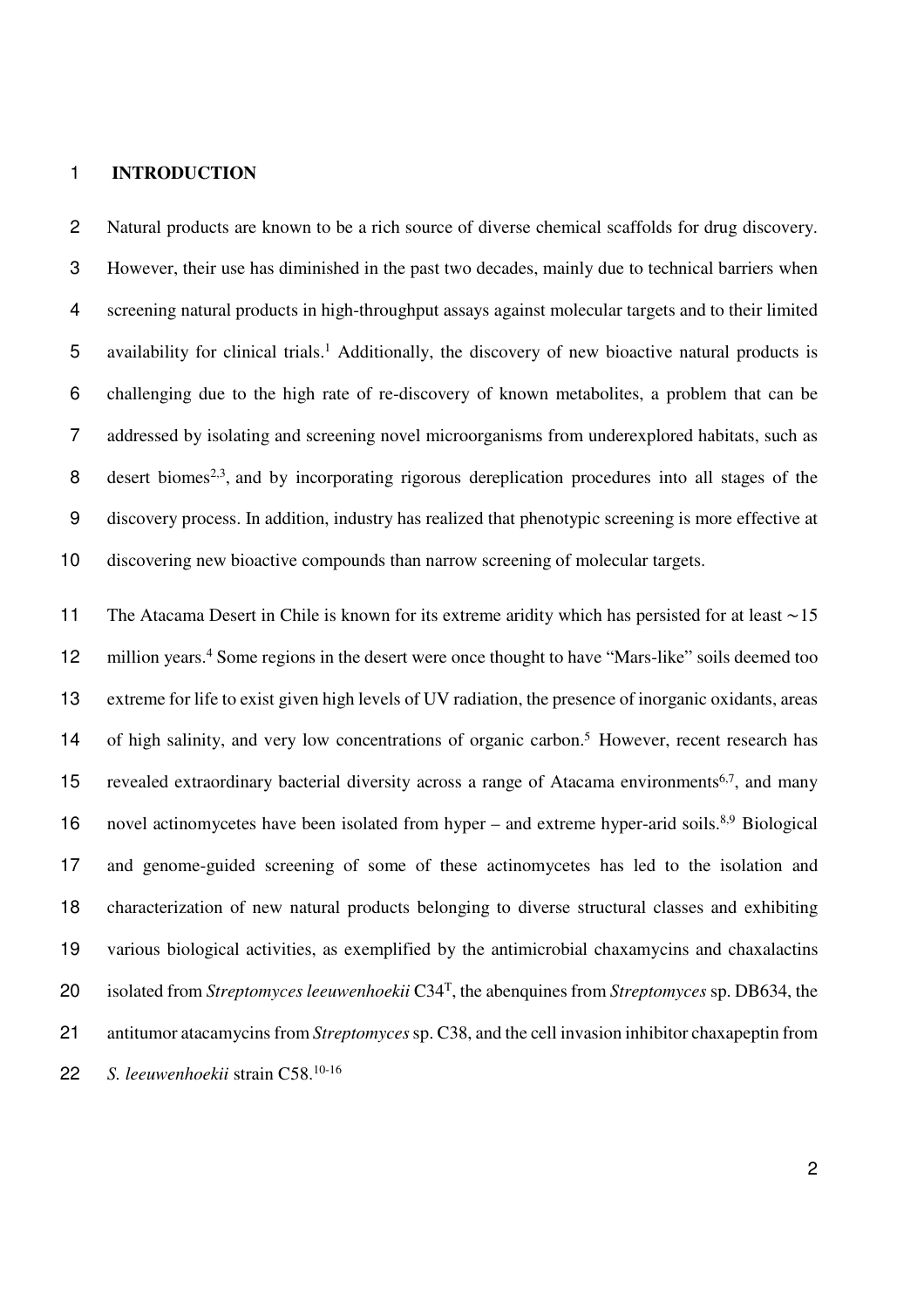As part of our ongoing program to investigate the extremobiosphere as a source of new natural products, we have focused our attention on *Lentzea* sp. strain H45 which was isolated from a high altitude Atacama Desert soil and shown to produce a specific pattern of secondary metabolites based on its LCMS profile and associated NMR data. Chemical screening of the strain on two different cultivation media led to the isolation of six new and one known diene, as well as monoene glycosides (Figure 1). Structure elucidation of these compounds was based on HRESIMS, 1D and 2D NMR analyses. The isolated compounds were screened for their inhibitory activity against HIV-8 1 integrase, an enzyme that is critical for the integration of the HIV genome into the host genome.<sup>17</sup> This target is very attractive for the development of new anti-HIV therapy as it is selective for the virus.

## **RESULTS**

In this study, actinobacterial isolate H45 was obtained from subsurface soil sample collected at an altitude > 5000 m in the vicinity of the ALMA Observatory in the Atacama Desert, Chile. The chemotaxonomic, morphological, physiological and phylogenetic properties of strain H45 are in 15 line with its classification in the genus *Lentzea*.<sup>18,19</sup> The strain was found to be an aerobic, Gram-positive actinomycete that formed a branched substrate mycelium and aerial hyphae that fragmented into rod-shaped elements (Figure 2), while chemical analysis of whole-organism hydrolysates revealed the presence of *meso*-diaminopimelic acid and galactose, mannose and ribose, and the predominant isoprenologue was tetrahydrogenated menaquinone with nine isoprene units (MK9[H4]). The organism formed a distinct branch at the periphery of the *Lentzea* 16S rRNA 21 gene tree, a position that was supported by all of the tree-making algorithms and by a 69% bootstrap value (Figure 3). The strain was most closely, albeit loosely, related to *Lentzea kentuckyensis*<sup>T</sup>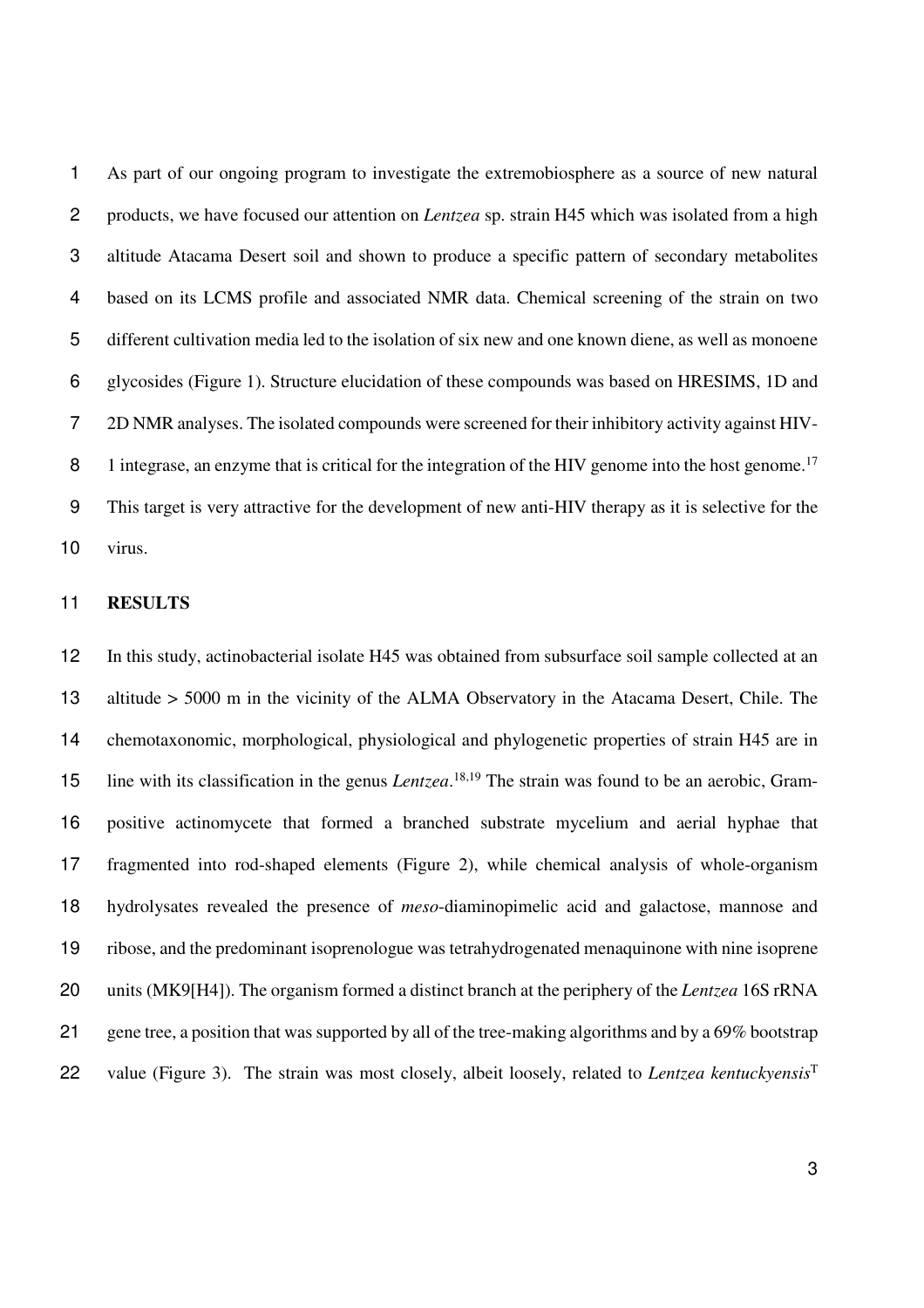1 NRRL B-34416. These results clearly show that the isolate forms a new centre of taxonomic 2 variation in the genus *Lentzea* consistent with its recognition as a putative new species.

Large scale fermentation of *Lentzea* sp. strain H45 on two different media supplemented with Diaion HP-20 resin was followed by methanolic extraction of the resin beads; subsequently, the crude extract was subject to multiple steps of medium and high pressure preparative C-18 chromatography which resulted in the isolation of six new and one known natural product based on HRESIMS and NMR data (Figure 1).

8 HRESIMS analysis of compound 1 yielded a  $[M+Na]^+$  ion at  $m/z$  281.1351 indicating a molecular 9 formula of  $C_{13}H_{22}O_5$ . The analysis of <sup>1</sup>H, <sup>13</sup>C and multiplicity-edited HSQC NMR spectra revealed 10 the presence of one methylene ( $\delta c/\delta H$  20.5/2.16) and one oxymethylene group ( $\delta c/\delta H$  68.3/4.26, 11 4.08), one methyl doublet ( $\delta c/\delta H$  17.9/1.15), one methyl triplet ( $\delta c/\delta H$  14.2/0.94), four olefinic 12 resonances  $(\delta_C/\delta_H 133.7/5.42, 129.6/5.71, 127.4/5.94, 127.0/6.58)$  and five oxymethine groups 13  $(\delta_C/\delta_H 102.1/4.15, 76.4/3.09, 75.3/2.80, 73.7/2.98, 71.5/3.15)$ . Furthermore, the <sup>1</sup>H NMR spectrum 14 showed 3 hydroxy groups resonating at  $\delta_H$  4.8-5.1. The COSY correlations of H<sub>2</sub>-1 through H<sub>3</sub>-7 15 indicated a spin system comprising two conjugated olefins with a terminal ethyl group and 16 established a (2*E*,4*Z*)-heptadien-1-ol substructure (Figure 4). This was corroborated by the HMBC 17 correlations of H<sub>2</sub>-1/C-3, H-2/C-4, and H<sub>3</sub>-7 to both C-5 and C-6 (Figure 4). The COSY spectrum 18 indicated a second spin system which included the signals  $H-1'$  to  $H<sub>3</sub>-6'$ , which in combination with 19 the HMBC correlation of H-1'/C-5' suggested a β-L-quinovopyranose (β-L-6- 20 deoxyglucopyranose), which was confirmed by the optical rotation, the coupling constant of the 21 anomeric proton (*J* = 7.8 Hz), axial-axial proton couplings for H1'/H2', H2'/H3', H3'/H4', H4'/H5' 22 (Table 2) as well as the agreement of the  ${}^{13}C$  NMR data and the ROESY correlations with reported data.<sup>20</sup> 23 The sugar moiety was further confirmed by acid hydrolysis of **1** upon which α-L-quinovose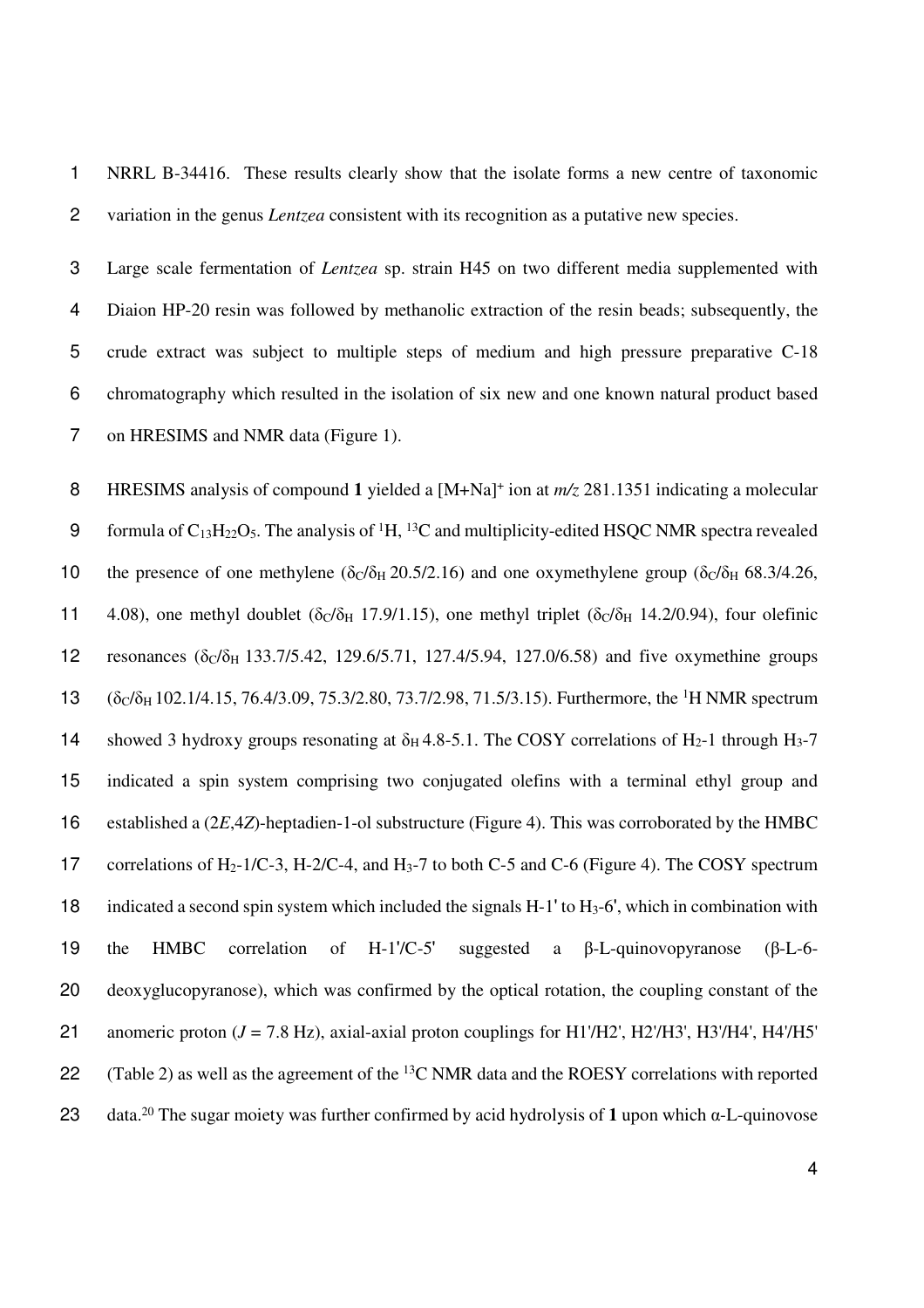was detected by co-chromatography on TLC in comparison with authentic sugar samples. Finally, the connectivity of the two substructures was confirmed by the HMBC correlation of H-1'/C-1. The geometry of the two double bonds was established as (2*E*,4*Z*) based on coupling constant data of H-2 and H-5 with values of 16.1 Hz and 10.1 Hz, respectively which was further supported by 5 ROESY correlations of H-2/H-4, H-3/H<sub>2</sub>-1, H-4/H-5 and H-3/H<sub>2</sub>-6 (Figure 4). Based on this evidence, **1** was identified as a new natural product for which the name lentzeoside A is proposed. 7 Compound 2 shared the chemical formula with 1 as  $C_{13}H_{22}O_5$  based on the HRESIMS analysis that 8 gave an  $[M+Na]^+$  ion at  $m/z$  281.1351. Comparison of the <sup>1</sup>H and <sup>13</sup>C NMR data of 2 with those obtained for **1** revealed that **2** was the 1'-epimer of **1**, and the presence of an α-L-rhamnopyranose was corroborated by the optical rotation, the very small coupling of the anomeric proton and the 11 agreement of the  $^{13}$ C NMR data and the ROESY correlations with the reported data.<sup>21</sup> The sugar moiety was further confirmed by acid hydrolysis of **2** upon which α-L-rhamnose was detected by co-chromatography on TLC in comparison with authentic sugar samples. Thus, compound **2** was identified as a new secondary metabolite for which we propose the name lentzeoside B.

15 The molecular formula  $C_{13}H_{22}O_6$  for compound 3 was established on the basis of HRESIMS 16 analysis that afforded an [M+Na]<sup>+</sup> ion at  $m/z$  297.1299 indicating one more oxygen atom than in 17 1. The <sup>1</sup>H, <sup>13</sup>C NMR and multiplicity-edited HSQC spectra showed a close similarity to those obtained for **1**, but indicated that the β-L-rhamnopyranose unit in **1** had been replaced by a β-D-glucopyranose. This assumption was confirmed by the optical rotation, the maganitude of the 20 coupling constant analysis of the anomeric proton  $(J=7.9 \text{ Hz})$  as well as the agreement of the <sup>13</sup>C 21 NMR data and the ROESY correlations with the reported data.<sup>22</sup> The sugar moiety was further confirmed by acid hydrolysis of **3** upon which β-D-glucose was detected by co-chromatography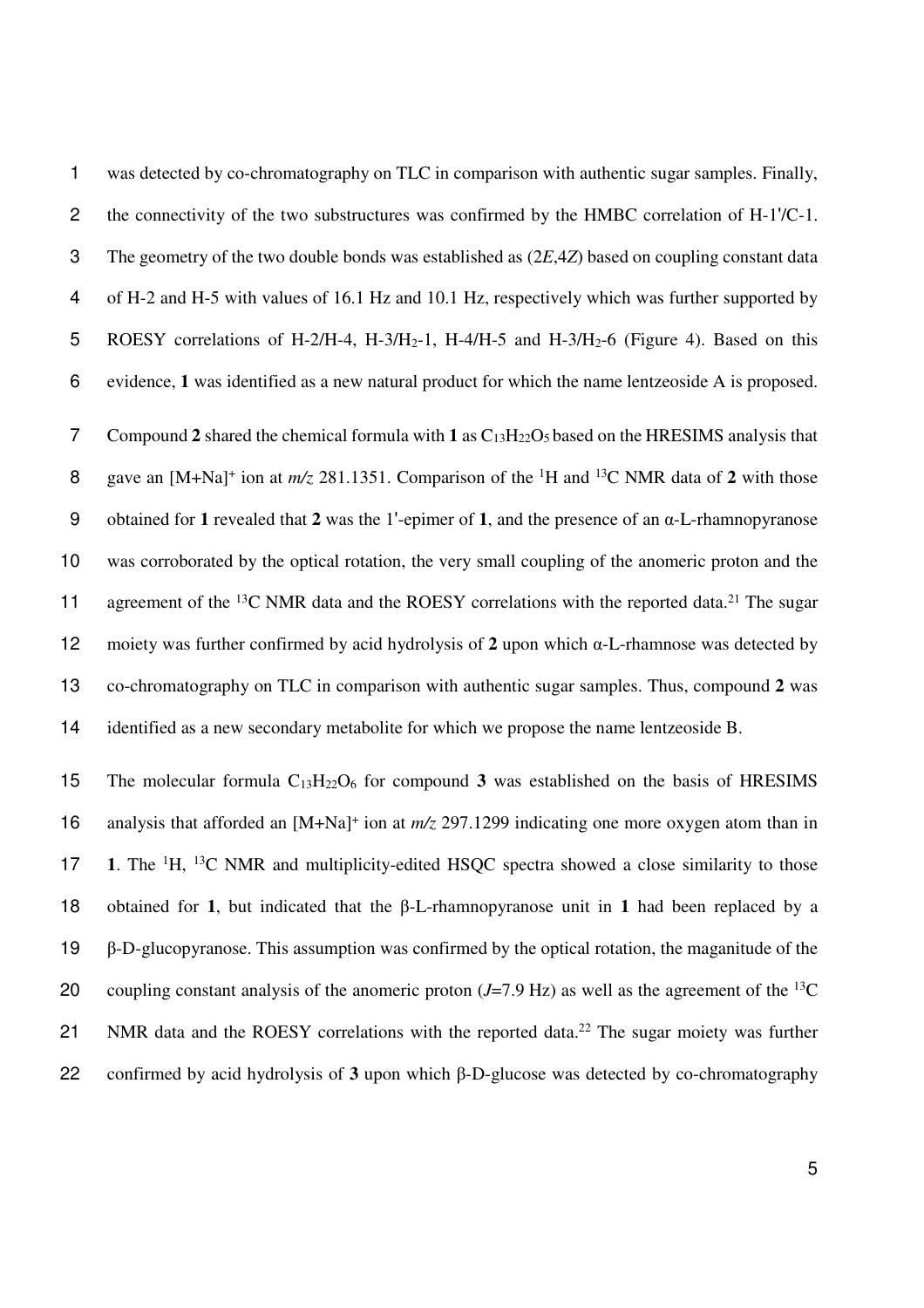on TLC in comparison with authentic sugar samples. Therefore, the structure of **3** was established as depicted, representing a new natural product for which the name lentzeoside C is proposed.

The HRESIMS analysis of compound 4 provided a [M+Na]<sup>+</sup> ion at  $m/z$  281.1349 indicating it to be an isomer of **2**. Analysis of the NMR spectra and the optical rotation indicated that the two compounds contained a α-L-rhamnopyranose, but differed in the geometry of the diene moiety. The coupling constant data of H-2 and H-5 with values of 16.1 Hz and 15.5 Hz, respectively indicated *E*-configurations for both olefinic groups in **4**. This was further supported by the ROESY 8 correlations of H<sub>2</sub>-1/H-3, H-3/H-5, H-2/H-4 and H-4/H<sub>2</sub>-6 (Figure 4). On that basis, 4 was identified as a new secondary metabolite for which the name lentzeoside D is proposed.

The molecular formula of compounds **5** and **6** was deduced as C12H22O5 as HRESIMS analysis of 11 [M+Na]<sup>+</sup> and [M+H]<sup>+</sup> ions at *m/z* 269.1351 and 247.1545, respectively indicating one carbon atom less than **1**. NMR analysis and optical rotation of **5** and **6** indicated that they contained an α-L-rhamnopyranose and a β-L-quinovopyranose as described above for **2** and **1**, respectively, which was connected to the same (*Z*)-3-hexenyl side chain. The presence of the latter was evident from COSY correlations of H2-1 through H3-6. As the signals for H-3 and H-4 exhibited non-first order coupling, the *E*-configuration of the double bond was established based on ROESY 17 correlations of H<sub>2</sub>-1/H-3, H-4/H<sub>3</sub>-6 and H<sub>2</sub>-2/H<sub>2</sub>-5 (Figure 4). Based on this information, compounds **5** and **6** were identified as new natural products for which the names lentzeoside E and F, respectively, are proposed.

Based on the NMR and accurate mass analyses, compound **7** was identified as (*Z*)-3-hexenyl glucoside, this compound has been isolated from several plant sources, such as *Epimedium grandiflorum*. <sup>23</sup>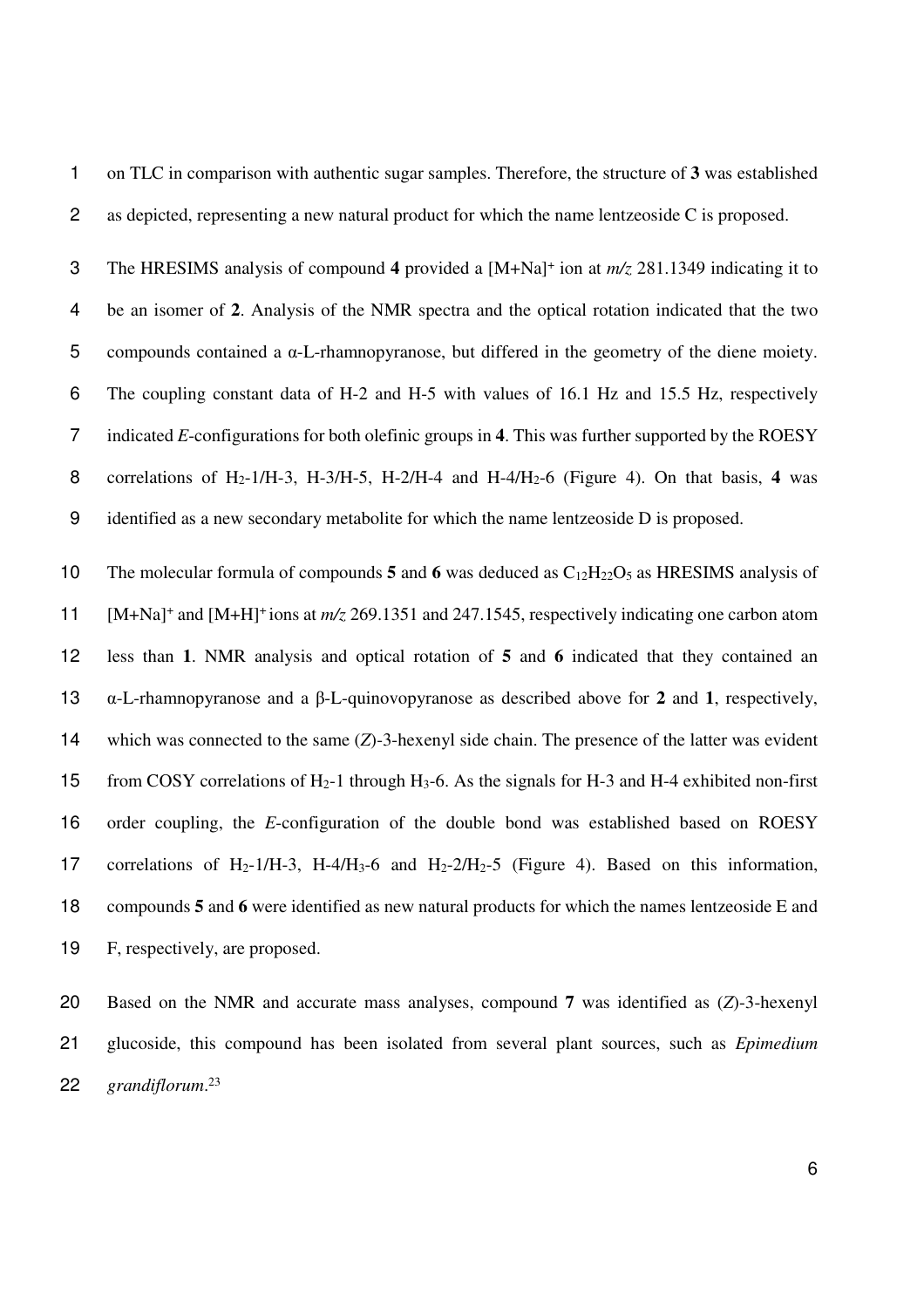Compounds **1**-**6** were evaluated for their anti-HIV integrase activity at different concentrations. 2 Compounds 3, 4 and 5 inhibited HIV integrase with  $IC_{50}$  values of 21  $\mu$ M, 16  $\mu$ M and 21  $\mu$ M respectively. Compounds **1**, **2** and **6** were only weakly active, they did not give 50 % inhibition of 4 the enzyme activity up to a concentration of  $100 \mu M$ .

### **DISCUSSION**

A major draw of filamentous actinomycetes, especially streptomycetes, is their unrivalled capacity to synthesize structurally diverse bioactive metabolites. In this context, the present study provides further evidence that taxonomically novel actinomycetes isolated from Atacama Desert soils are a rich source of new chemical entities. It is especially interesting that the new compounds, lentzosides A-F, are derived from a novel *Lentzia* strain as previously new specialized metabolites from Atacama Desert actinomycetes have come from novel *Streptomyces* strains,<sup>7</sup> notably from a deep seated 16S rRNA gene clade that can be equated with the species, *Streptomyces*  13 leeuwenhoekii.<sup>10-16</sup> The genus *Lentzia* was validly published in 1995,<sup>24</sup> but to date does not appear to have been studied in terms of its natural product chemistry, though *Lentzia* sp. 7887 effects the 15 biotransformation of FR901459, a novel derivative of cyclosporin.<sup>25</sup>

Chemical screening of this novel *Lentzia* sp. strain H45 on two different media led to the isolation of six new diene and monoene glycosides and the known compound (*Z*)-3-hexenyl glucoside. It is interesting to note that this class of metabolites was not traced before from microbial sources and the most closely related known compound **7** which was also encountered in the present study had previously been obtained from plant sources. Due to the close similarity of lentzeosides, it could be argued that they were artifacts rather than natural products. To preclude this assumption and confirm them as natural products, they were directly detected by LCMS analysis of the fresh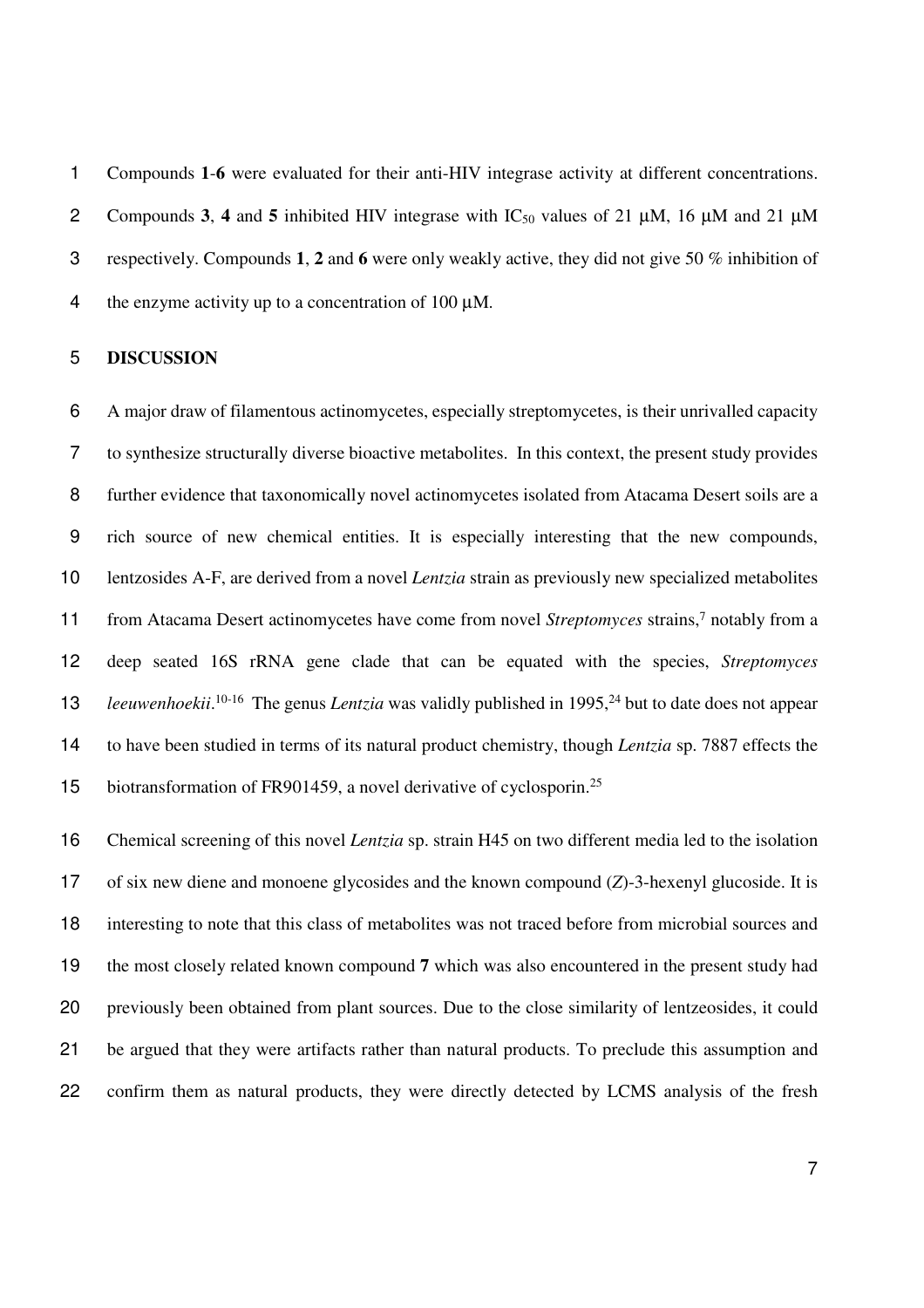bacterial culture broth before the inclusion of the Diaion HP20, extraction and purification process with the exact retention times, UV absorption and accurate mass.

Compounds **1**-**6** were found to inhibit HIV-1 integrase *in vitro*. Treatment of HIV usually involves a combination therapy of different drugs that target different stages of the viral replication cycle, a 5 procedure that overcomes the development of resistance in the virus due to its high mutation rate<sup>26</sup>. HIV integrase is one of the key enzymes in the virus replication cycle as it is responsible for the 7 integration of the reverse transcribed viral cDNA into the host cell genome.<sup>27</sup> Raltegravir<sup>®</sup> is the first FDA clinically approved HIV integrase inhibitor used to treat both HIV-1 infections in treatment-experienced adult patients who have evidence of viral replication and HIV-1 strains 10 resistant to multiple antiretroviral agents. $^{28}$ 

#### **EXPERIMENTAL PROCEDURES**

*General Experimental Procedures.* NMR data were acquired on a Varian VNMRS 600 MHz NMR spectrometer and LC-HRESIMS data obtained by using a LTQ/XL Orbitrap coupled to the HPLC system (PDA detector, PDA autosampler, and pump) under the following conditions: capillary voltage of 45 V, capillary temperature of 260 °C, auxiliary gas flow rate of 10−20 arbitrary units, sheath gas flow rate of 40−50 arbitrary units, spray voltage of 4.5 kV with a mass range of 100−2000 amu (maximal resolution of 30000). For LC/MS, a C18 analytical HPLC column (5 µm, 4.6 mm × 150 mm) was used with a mobile phase of 0 to 100% MeOH over 30 min at a flow rate of 1 mL.min−1 . Optical rotations were recorded using a Bellingham + Stanley ADP410 polarimeter. Medium Pressure Liquid Chromatographic separations were carried out using a Biotage SP1 flash 21 system fitted with a reversed phase 40iM cartridge (KP-C18-HS<sup>TM</sup>, 40 x 150 mm), the detection 22 was carried out at 220 and 254 nm. For RP-HPLC separations, a SunFire  $(C_{18}, 250 \times 10 \text{ mm}, 5 \mu \text{m})$ i.d.) column connected to an Agilent 1200 series binary pump was used and monitored with an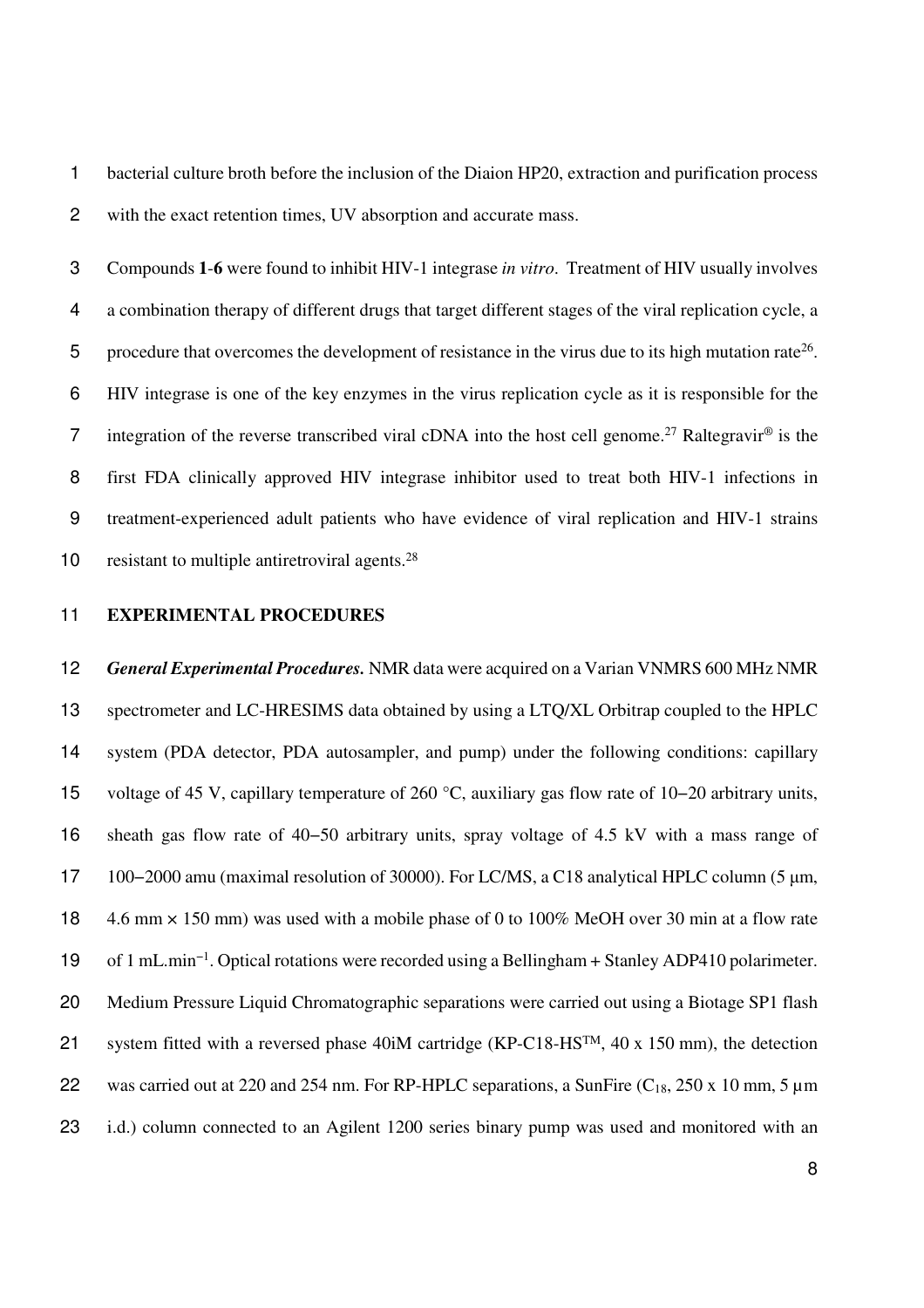Agilent photodiode array detector, the detection was carried out at 220, 254, 280, and 320 nm. Acid 2 hydrolysis of the isolated compounds was performed as reported before.<sup>29</sup> HPLC solvents and the authentic sugar samples were obtained from Sigma-Aldrich, the ingredients for fermentation were from Oxoid UK and Sigma-Aldrich and the Diaion HP-20 resin from Resindion S.R.L., a subsidiary of Mitsubishi Chemical Co., Binasco, Italy.

*Microbial taxonomy and fermentation conditions.* Strain H45 was isolated from a subsurface soil sample collected at 5048 meters above sea level on the Chajnantor plateau, in northeast Chile  $(23°00'48.8"S/67°45'30.8"W)$  by one of us (MG) in November 2012. The strain was isolated on 9 Gauze's No. 1 agar<sup>30</sup> supplemented with the antifungal antibiotics cycloheximide and nystatin 10 (each at  $25 \mu g.mL^{-1}$ ) using the procedure described by Okoro *et al.*<sup>8</sup> The strain has phenotypic properties consistent with its classification in the genus *Lentzea* and forms a distinct phyletic line in the *Lentzea* 16S rRNA gene tree. The *Lentzea* isolate has been deposited in the NCIMB and NRRL public service collections under the accession numbers 14966 and B-65282 respectively, the GenBank accession number of the 16S rRNA gene sequence of the strain is LT009512. Two cultivation media were used for large scale fermentation of the strain: Medium 410 contained 16 glucose (10.0 g), glycerol (10.0 g), casamino acids (15.0 g), oatmeal (5.0 g), peptone (10.0 g), 17 yeast extract  $(5.0 \text{ g})$ , CaCO<sub>3</sub>  $(1.0 \text{ g})$  and distilled water to 1 L, pH 7.0; and modified ISP2 medium 18 malt extract (4.0 g), yeast extract (10.0 g), dextrose (10.0 g), glycerol (10.0 g), and distilled water to 1 L, pH 7.0. The strain was grown in 4 L of each of these media by shaking at 180 rpm in a 20 shaker incubator at 30  $\degree$ C for 7 days when HP-20 resin beads was added followed by shaking at 180 rpm for 6 h prior to centrifugation at 3000 rpm for 15 min.

*Extraction and isolation.* Biomass of the strain H45 and HP-20 resin beads were extracted with methanol (MeOH × 2) and acetone (×1) and the resultant extracts combined and concentrated *in*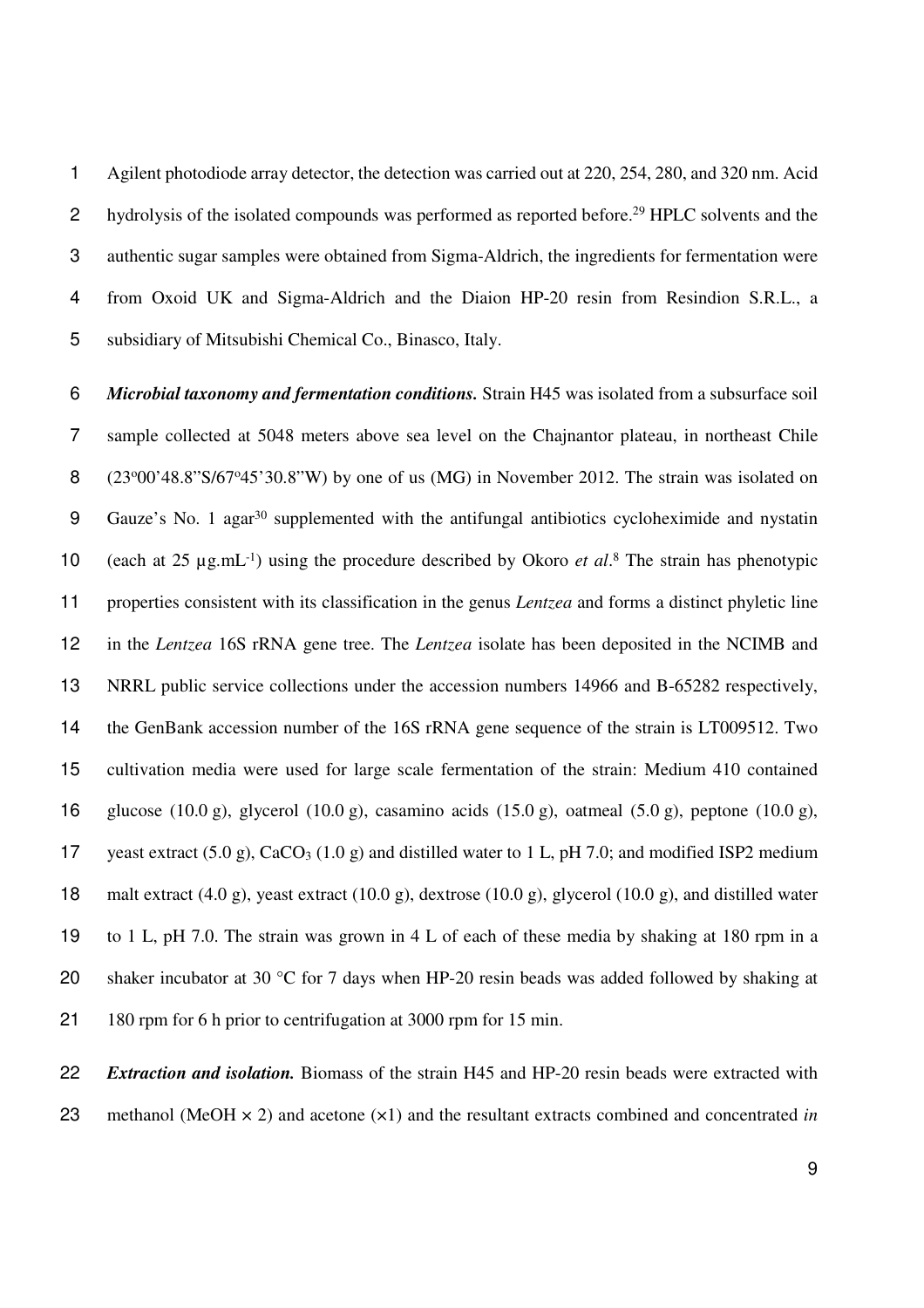1 *vacuo*. The combined extracts were purified using the Biotage flash system with a gradient of 2 MeOH in water (5-100% in 12 column volumes). The eluted fractions of both media were screened 3 using LCMS and <sup>1</sup>H NMR and the interesting fractions further purified using RP-HPLC. For 4 medium 410, the second fraction was purified using a gradient of MeOH in  $H_2O/MeOH$  (95:5) 5 (25-100% in 25 min, flow rate 2.0 mL/min) to obtain compounds **1** (3.1 mg), **2** (1.0 mg), **3**  6 (2.2 mg), **4** (1.0 mg), and **5** (2.0 mg). In the case of the modified ISP2 medium, the fourth fraction 7 was purified using a gradient of MeOH in H2O/MeOH (95:5) (50-100% in 25 min, flow rate 8 2.2 mL/min) to obtain compounds **1** (3.1 mg), **2** (1.1 mg), **5** (3.4 mg), **6** (3.4 mg), and **7** (2.2 mg). 9 Lentzeoside A (1): Light yellow powder;  $[α]^{20}D - 25$  (c 0.15, MeOH); UV (MeOH)  $\lambda_{max}$  (log ε) at 258 (3.2), 268 (3.6) and 280 (2.7) nm; <sup>1</sup>H and <sup>13</sup>C NMR data (Tables 1-2); HRESIMS *m/z* [M+Na]<sup>+</sup> 10 11 at 281.1351 indicting the molecular formula  $C_{13}H_{22}O_5$  (calculated  $[M+Na]^+$  ion at  $m/z$  281.1359). 12 Lentzeoside B (2): Light yellow powder; [α]<sup>20</sup><sub>D</sub> –31 (c 0.18, MeOH); UV (MeOH)  $\lambda_{\text{max}}$  (log ε) at 258 (3.1), 270 (3.4) and 280 (2.5) nm; <sup>1</sup>H and <sup>13</sup>C NMR data (Tables 1-2); HRESIMS *m/z* [M+Na]<sup>+</sup> 13 14 at 281.1351 indicting the molecular formula  $C_{13}H_{22}O_5$  (calculated  $[M+Na]^+$  ion at  $m/z$  281.1359). 15 Lentzeoside C (3): Light yellow powder;  $[\alpha]^{20}$  +38 (c 0.10, MeOH); UV (MeOH)  $\lambda_{\text{max}}$  (log  $\varepsilon$ ) at 258 (3.2), 274 (3.8) and 282 (2.9) nm; <sup>1</sup>H and <sup>13</sup>C NMR data (Tables 1-2); HRESIMS *m/z* [M+Na]<sup>+</sup> 16 17 at 297.1299 indicting the molecular formula  $C_{13}H_{22}O_6$  (calculated  $[M+Na]^+$  ion at  $m/z$  297.1309). 18 Lentzeoside D (4): Light yellow powder;  $\lbrack \alpha \rbrack^{20}$  – 22 (c 0.18, MeOH); UV (MeOH)  $\lambda_{\text{max}}$  (log  $\varepsilon$ ) at 258 (3.1), 270 (3.4) and 280 (2.5) nm; <sup>1</sup>H and <sup>13</sup>C NMR data (Tables 1-2); HRESIMS *m/z* [M+Na]<sup>+</sup> 19

20 at 281.1349 indicting the molecular formula  $C_{13}H_{22}O_5$  (calculated  $[M+Na]^+$  ion at  $m/z$  281.1359).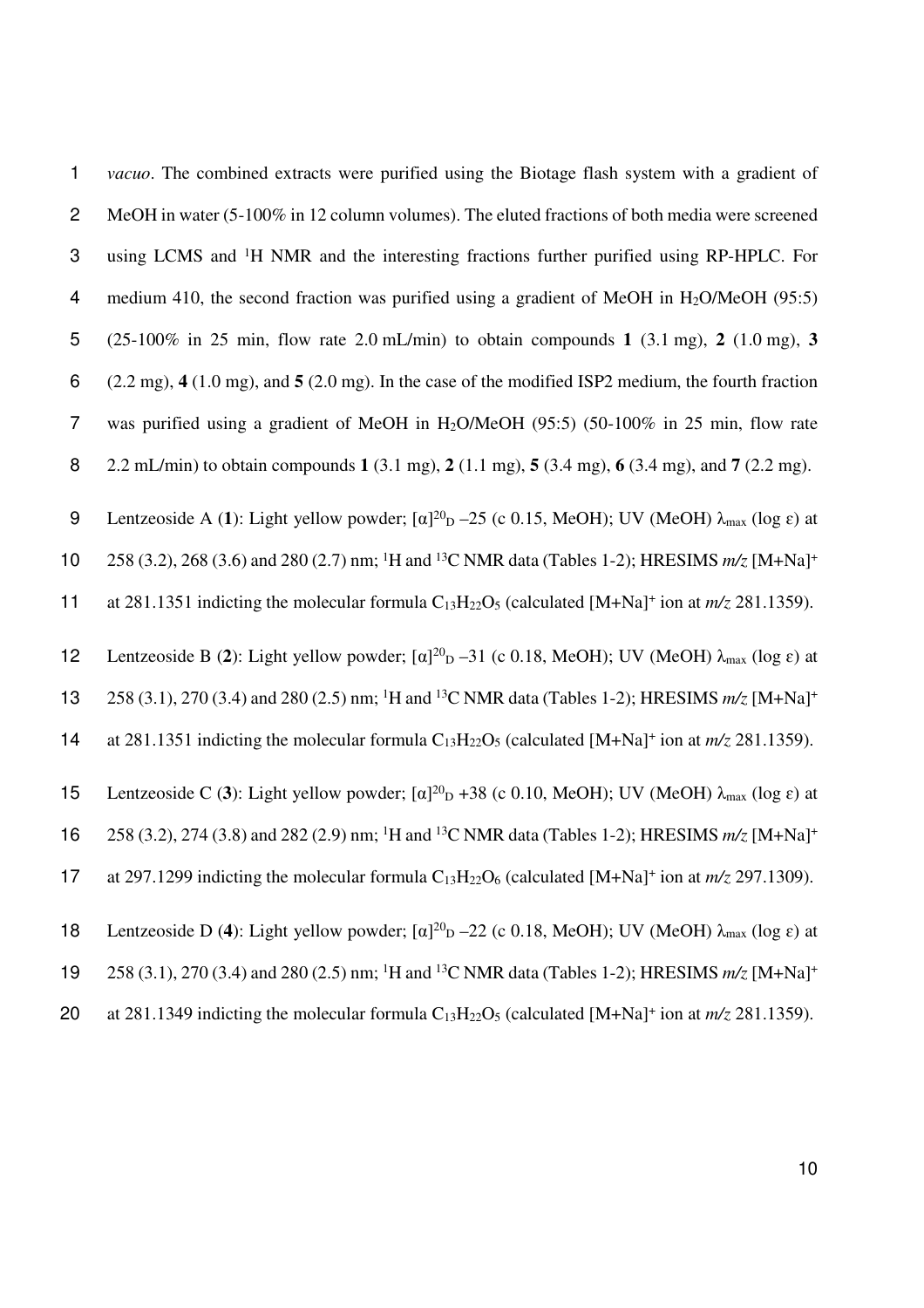1 Lentzeoside E (5): colorless powder;  $[α]^{20}$ <sub>D</sub> –29 (c 0.15, MeOH); UV (MeOH)  $λ_{max}$  (log ε) at 239 (3.6) nm; <sup>1</sup>H and <sup>13</sup>C NMR data (Tables 1-2); HRESIMS  $m/z$  [M+Na<sup>+</sup> at 269.1351 indicting the 3 molecular formula  $C_{12}H_{22}O_5$  (calculated  $[M+Na]^+$  ion at  $m/z$  269.1359).

**4** Lentzeoside F (6): colorless powder;  $[α]^{20}$   $-25$  (c 0.18, MeOH); UV (MeOH)  $λ_{max}$  (log ε) at 241

5 (3.4) nm; <sup>1</sup>H and <sup>13</sup>C NMR data (Tables 1-2); HRESIMS  $m/z$  [M+H]<sup>+</sup> at 247.1545 indicting the 6 molecular formula  $C_{12}H_{22}O_5$  (calculated  $[M+H]^+$  ion at  $m/z$  247.1540).

*Anti-HIV-1 integrase activity.* The HIV-1 integrase inhibitory activities of compounds 1-6 were evaluated using a kit purchased from XpressBio Life Science Products (Frederick, MD 21705, USA) and by following the manufacturer's protocol. Briefly, biotin-linked HIV-1 LTR U5 donor substrate (DS) DNA was applied to a streptavidin-coated 96-well plate, the test compounds were then added along with target substrate DNA and HIV integrase. The integrase processes the HIV-1 LTR U5 and catalyzes the strand transfer recombination reaction to integrate the DS DNA into the target substrate DNA. The products of these reactions were detected colorimetrically using an HRP-labeled antibody, sodium azide was used as a positive inhibitory control. Each compound was tested at 4 different concentrations (100, 50, 12.5 and 3.1 µM) in triplicate.

#### **CONFLICT OF INTEREST**

The authors declare no conflict of interest.

#### **ACKNOWLEDGEMENTS**

We thank the College of Physical Sciences, University of Aberdeen, for provision of infrastructure and facilities in the Marine Biodiscovery Centre, and staff at the European Southern Observatory for permission and assistance in collecting soil samples from the Chajnantor plateau. A.T.B and J.A.A thank The Royal Society for support (International Joint Project Grant JP 100654). JAA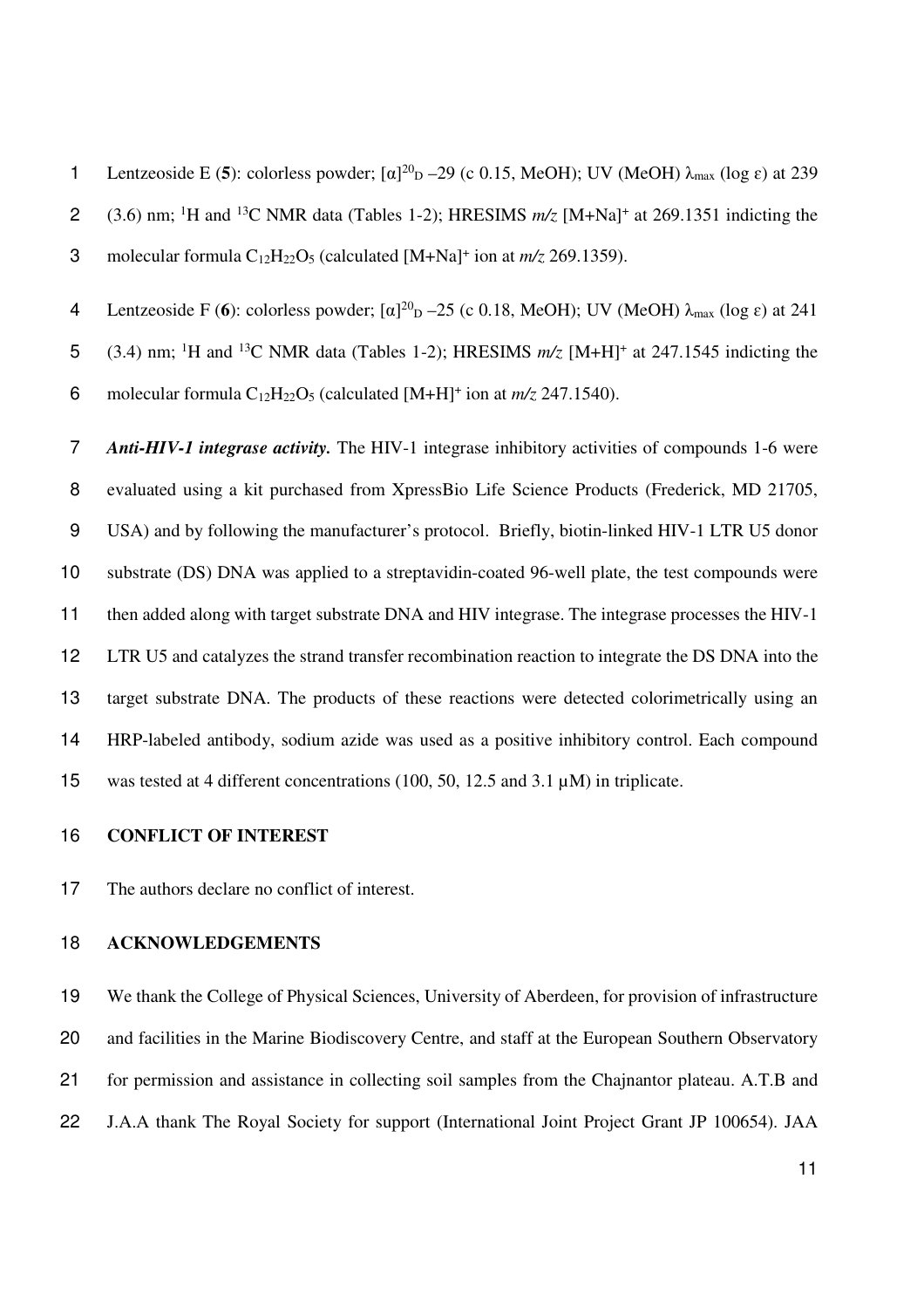| 1              | thanks Conicyt for the Basal Grant FB0001 for the Centre CeBiB. H.I. is grateful for a scholarship    |
|----------------|-------------------------------------------------------------------------------------------------------|
| $\overline{c}$ | from the Malaysian Government and M.G. for an Emeritus Fellowship from the Leverhulme Trust.          |
| 3              | <b>REFERENCES</b>                                                                                     |
| 4              | 1 L. Harvey, A. L., Edrada-Ebel, R. & Quinn, R. J. The re-emergence of natural products for drug      |
| 5              | discovery in the genomics era. Nature Rev. Drug Discover. 14, 111-129 (2015).                         |
| 6              | 2 Pidot, S. J.; Coyne, S.; Kloss, F.; Hertweck, C. Antibiotics from neglected bacterial sources. Int. |
| $\overline{7}$ | J. Med. Microbiol. 304, 14-22 (2014).                                                                 |
| 8              | 3 Bull, A. T. Actinobacteria of the extremobiosphere. In Extremophiles Handbook; Horikoshi, K.,       |
| 9              | Antranikian, G., Bull, A. T., Robb, F., Stetter, K., Eds.; Springer-Verlag: Tokyo, 2, 1203-1240       |
| 10             | (2011).                                                                                               |
| 11             | 4 Gómez-Silva, B., Rainey, F. A., Warren-Rhodes, K. A., McKay, C. P. & Navarro-González, R.           |
| 12             | Atacama Desert soil microbiology. In Microbiology of Extreme Soils, Soil Biology; Dion, P.,           |
| 13             | Nautiyal, C. S., Eds.; Springer: Berlin, 13, 117-132 (2008).                                          |
| 14             | 5 Navarro-González, R. et al. Mars-Like soils in the Atacama Desert, Chile, and the dry limit of      |
| 15             | microbial Life. Science 302, 1018-1021 (2003).                                                        |
| 16             | 6. Crits-Christoph, A. et al. Colonization patterns of soil microbial communities in the Atacama      |
| 17             | Desert. Microbiome 1:28. DOI:10.1186/2049-2618-1-28 (2013).                                           |
|                |                                                                                                       |
| 18             | 7. Bull, A.T. et al. The Atacama Desert: technical resources and the growing importance of novel      |

- 8 Okoro, C. K. *et al*. Diversity of culturable actinomycetes in hyper-arid soils of the Atacama
- Desert, Chile. *Antonie van Leeuwenhoek* **95**, 121−133 (2009).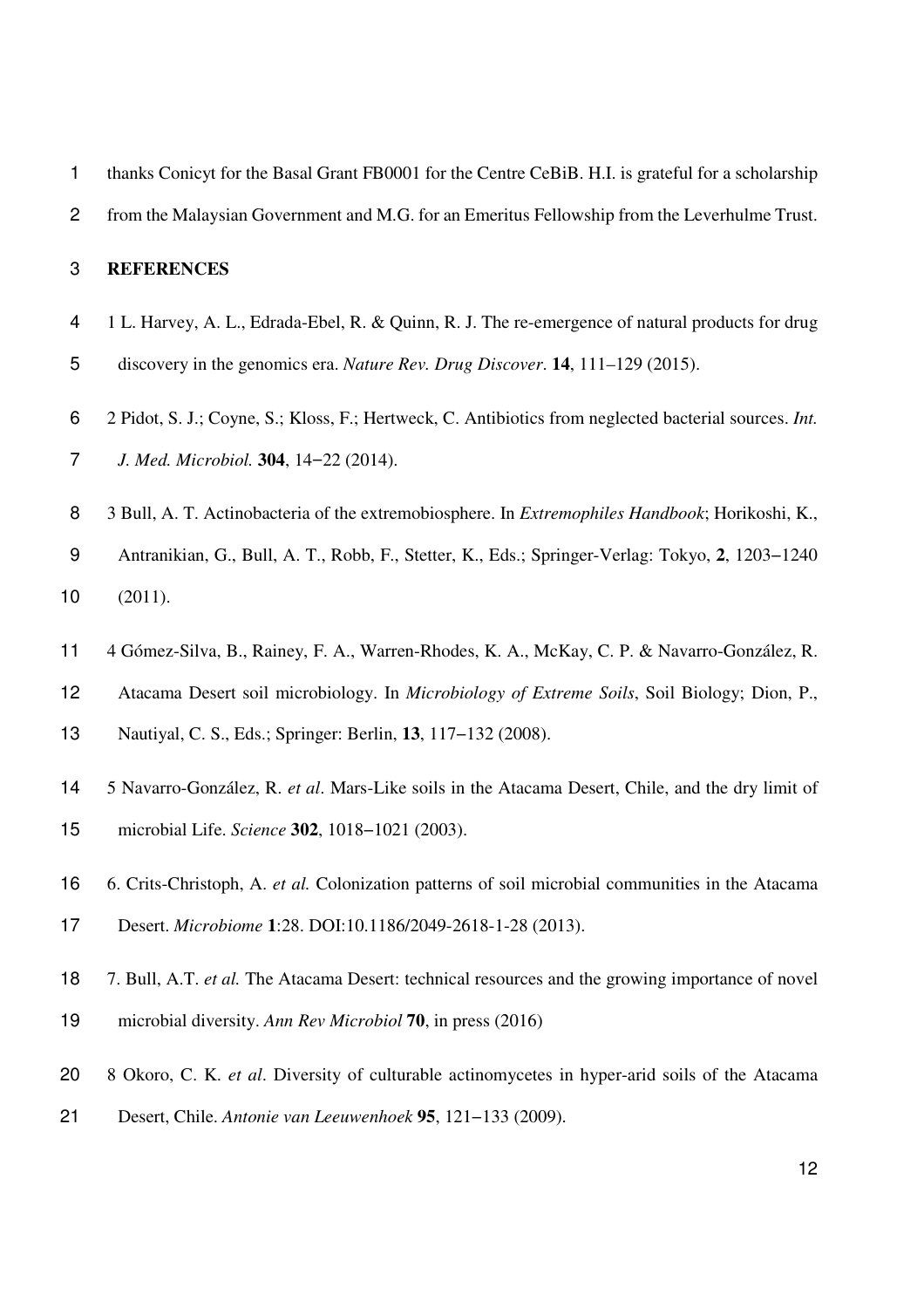- 9 Bull, A. T. & Asenjo, J. A. Microbiology of hyper-arid environments: recent insights from the Atacama Desert, Chile. *Antonie van Leeuwenhoek* **103**, 1173−1179 (2013).
- 10 Rateb, M. E. *et al*. Chaxamycins A-D, bioactive ansamycins from a hyper-arid desert *Streptomyces* sp. *J. Nat. Prod*. **74**, 1491−1499 (2011).
- 11 Rateb, M. E. *et al*. Diverse metabolic profiles of a *Streptomyces* strain isolated from a hyper-arid environment. *J. Nat. Prod*. **74**, 1965−1971 (2011).
- 12 Schulz, D. *et al*. Abenquines A–D: aminoquinone derivatives produced by *Streptomyces* sp. strain DB634. *J. Antibiot*. **64**, 763−768 (2011).
- 13 Nachtigall, J. *et al*. Atacamycins A–C, 22-membered antitumor macrolactones produced by *Streptomyces* sp. C38. *J. Antibiot*, **64**, 775−780 (2011).
- 14 Elsayed, S. S. *et al*. Chaxapeptin, a lasso peptide from extremotolerant *Streptomyces leeuwenhoekii* strain C58 from the hyperarid Atacama Desert. *J. Org. Chem*. **80**, 10252−10260 (2015).
- 15 Busarakam, K. *et al*. *Streptomyces leeuwenhoekii* sp. nov., the producer of chaxalactins and chaxamycins, forms a distinct branch in *Streptomyces* gene trees. *Antonie van Leeuwenhoek* **105**, 849−861 (2014).
- 16 Gomez-Escribano J. P. *et al*. The *Streptomyces leeuwenhoekii* genome: *de novo* sequencing and assembly in single contigs of the chromosome, circular plasmid pSLE1 and linear plasmid pSLE2. *BMC Genomics* **16**, 485 (2015).
- 17 Craigie, R. HIV integrase, a brief overview from chemistry to therapeutics. *J. Biol. Chem*. **276**,
- 23213−23216 (2001) Craigie, R. The road to HIV-1 integrase inhibitors: the case for supporting
- basic research. *Future Virol* **9**, 899−903 (2014).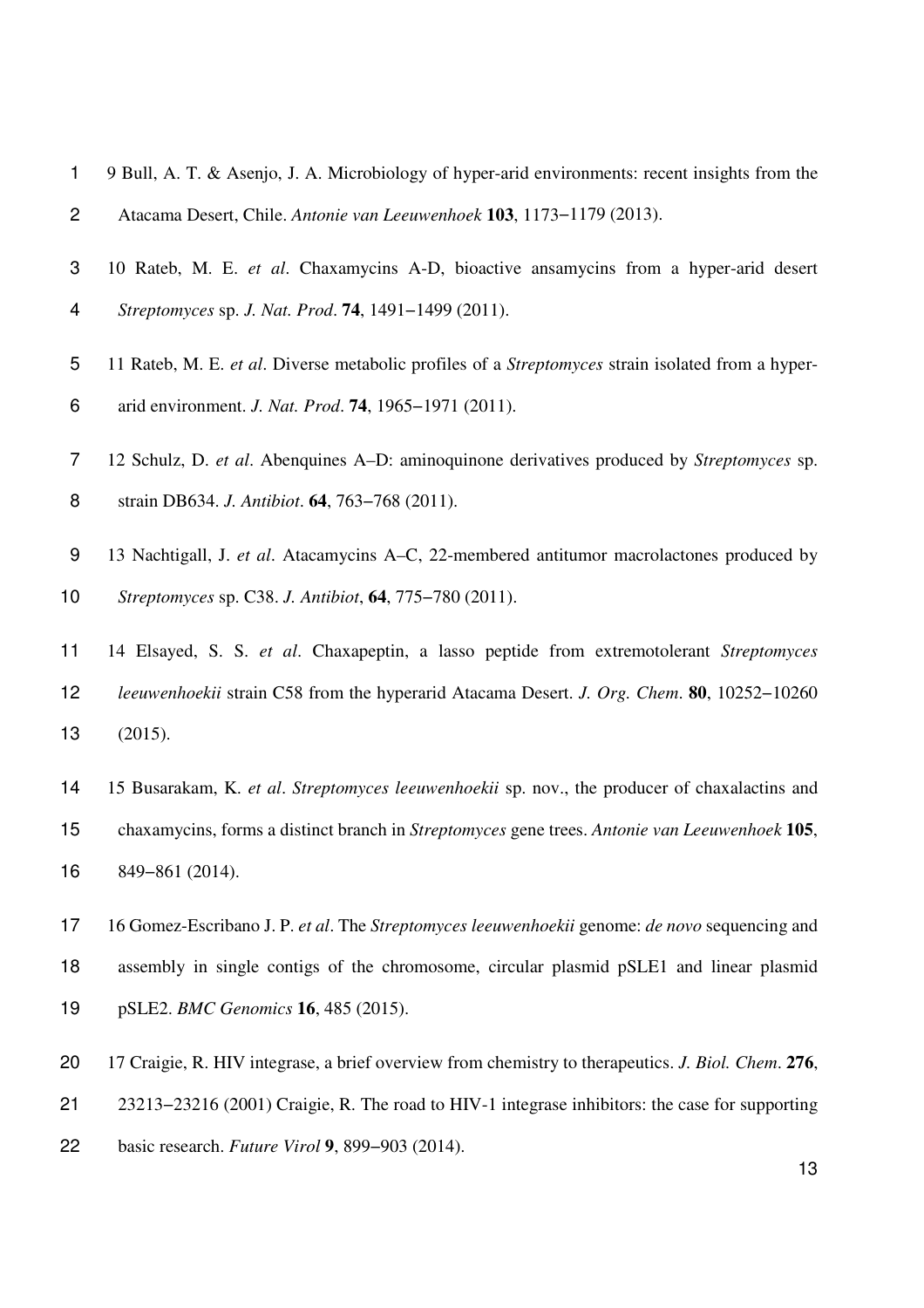| 1              | 18 Labeda, D. P. Genus XI. Lentzea Yassin, Rainey, Brzezinka, Jahnke, Weissbrodt,                                |  |  |  |  |  |  |  |  |
|----------------|------------------------------------------------------------------------------------------------------------------|--|--|--|--|--|--|--|--|
| $\overline{c}$ | Budzikiewicz, Stackebrandt, and Schaal 1995, 362vp emend. Labeda, Hatano, Kroppenstedt and                       |  |  |  |  |  |  |  |  |
| 3              | Tamura 2001, 1049, in Goodfellow, M. et al (eds.) Bergey's Manual of Systematic Bacteriology.                    |  |  |  |  |  |  |  |  |
| 4              | 2 <sup>nd</sup> edn., Vol 5, The Actinobacteria, Part B, New York: Springer, pp 1379-1383 (2012).                |  |  |  |  |  |  |  |  |
| 5              | 19 Cao, C.-L. et al. Lentzea guizhouensis sp. nov., a novel lithophilous actinobacterium isolated                |  |  |  |  |  |  |  |  |
| $\,6$          | from limestone from the Karst area, Guizhou, China. Antonie van Leeuwenhoek 108, 1365-1372                       |  |  |  |  |  |  |  |  |
| $\overline{7}$ | (2015).                                                                                                          |  |  |  |  |  |  |  |  |
| 8              | 20 Kiuchi, F. et al. Acacia concinna Saponins. II. Structure of monoterpenoid glycosides in the                  |  |  |  |  |  |  |  |  |
| 9              | alkaline hydrolysate of the saponin fraction. Chem. Pharm. Bull. 45, 807–812 (1997).                             |  |  |  |  |  |  |  |  |
| 10             | 21 Francis, J et al. Insulin Secretagogues from Moringa oleifera with cyclooxygenase enzyme and                  |  |  |  |  |  |  |  |  |
| 11             | lipid peroxidation inhibitory activities. Helv. Chim. Acta. 87, 317–326 (2004).                                  |  |  |  |  |  |  |  |  |
| 12             | 22 Fujimoto, H. & Isomura, M. Chemical studies on chinese traditional medicine, Dangshen. I.                     |  |  |  |  |  |  |  |  |
| 13             | Isolation of $(Z)$ -3- and $(E)$ -2-hexenyl $\beta$ -D-glucosides. <i>Biosci. Biotechnol. Biochem.</i> 36, 2689– |  |  |  |  |  |  |  |  |
| 14             | 2690 (1988).                                                                                                     |  |  |  |  |  |  |  |  |
| 15             | 23 Miyase, T. et al. Studies on the glycosides of Epimedium grandiflorum MORR. var.                              |  |  |  |  |  |  |  |  |
| 16             | thunbergianum (MIQ.) NAKAI. III. Chem. Pharm. Bull. 36, 2475-2484 (1988).                                        |  |  |  |  |  |  |  |  |
| 17             | 24 Yassin, A. F. et al. Lentzea gen. nov., a new genus of the order Actinomycetales. Int. J. Syst.               |  |  |  |  |  |  |  |  |
| 18             | Bacteriol. 45, 357-363 (1995).                                                                                   |  |  |  |  |  |  |  |  |
| 19             | 25 Sasamura, S. et al. Bioconversion of FR901459, a novel derivative of cyclosporin A, by Lentzea                |  |  |  |  |  |  |  |  |
| 20             | sp. 7887. J. Antibiot. 68, 511-520 (2015).                                                                       |  |  |  |  |  |  |  |  |
| 21             | 26 Maes, M., Loyter, A. & Friedler, A. Peptides that inhibit HIV-1 integrase by blocking its                     |  |  |  |  |  |  |  |  |
| 22             | protein–protein interactions, FEBS Journal 279, 2795–2809 (2012).<br>14                                          |  |  |  |  |  |  |  |  |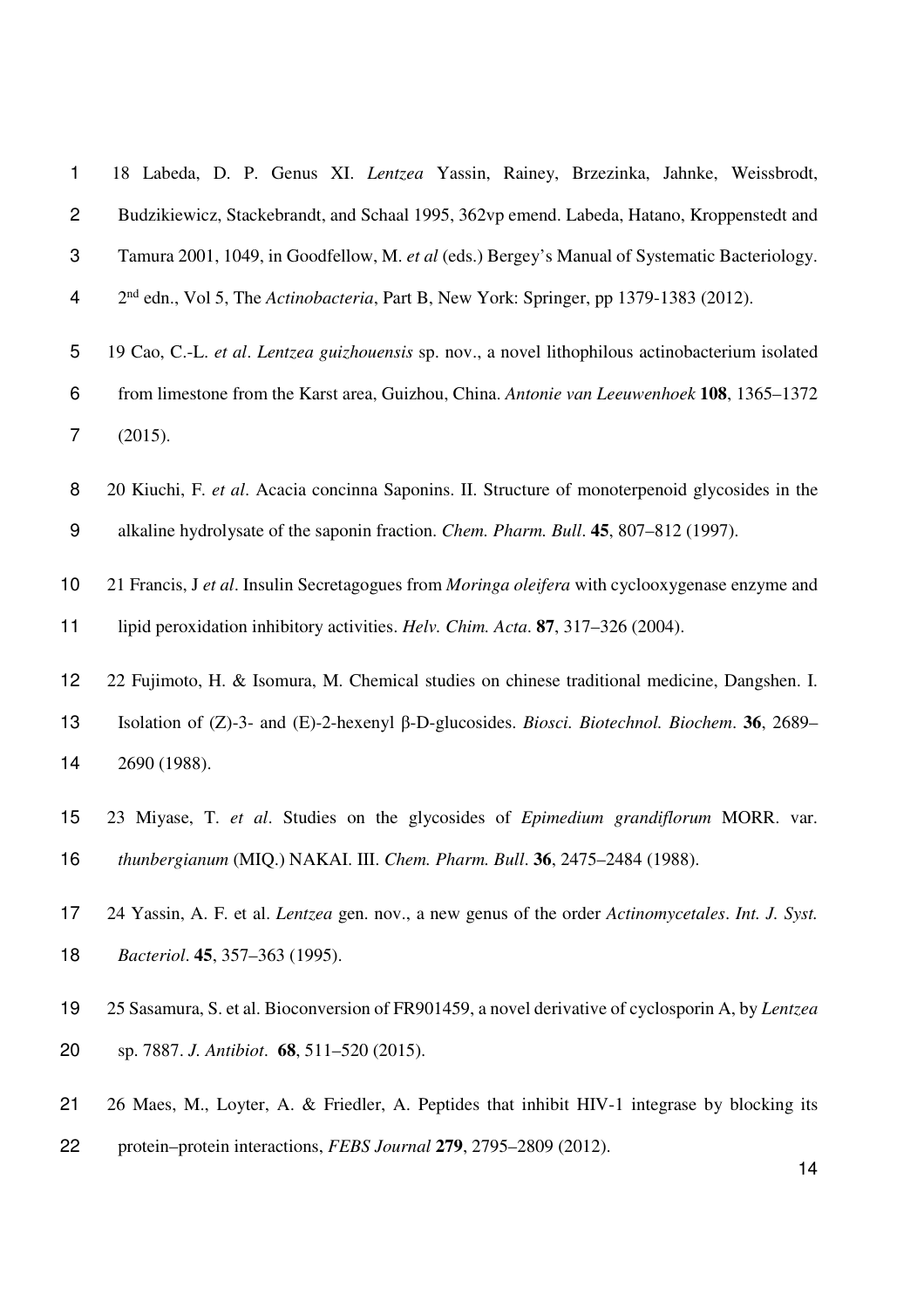| 1              | 27 Sherman, M. P. & Greene, W. C. Slipping through the door: HIV entry into the nucleus.            |
|----------------|-----------------------------------------------------------------------------------------------------|
| $\overline{c}$ | Microbes Infect 4, 67-73 (2002).                                                                    |
| 3              | 28 Hicks, C. & Gulick, R. M. Raltegravir: the first HIV type 1 integrase inhibitor. Clin Infect Dis |
| 4              | 48, 931-939 (2009).                                                                                 |
| 5              | 29 Nakanishi, T., Inada, A., Kambayashi, K. & Yoneda, K. Flavonoid glycosides of the roots of       |
| 6              | Glycyrrhiza uralensis. Phytochem. 24, 339-341 (1985).                                               |
| $\overline{7}$ | 30 Zakharova, O. S., Zenova, G. M. & Zvyagintsev, D. G. Some approaches to the selective            |
| 8              | isolation of actinomycetes of the Genus Actinomadura from soil. Microbiology 72, 110-113            |
| 9              | (2003).                                                                                             |
| 10             |                                                                                                     |
| 11             |                                                                                                     |
| 12             |                                                                                                     |
| 13             |                                                                                                     |
| 14             |                                                                                                     |
| 15             |                                                                                                     |
| 16             |                                                                                                     |
| 17             |                                                                                                     |
| 18             |                                                                                                     |
| 19             |                                                                                                     |
| 20             |                                                                                                     |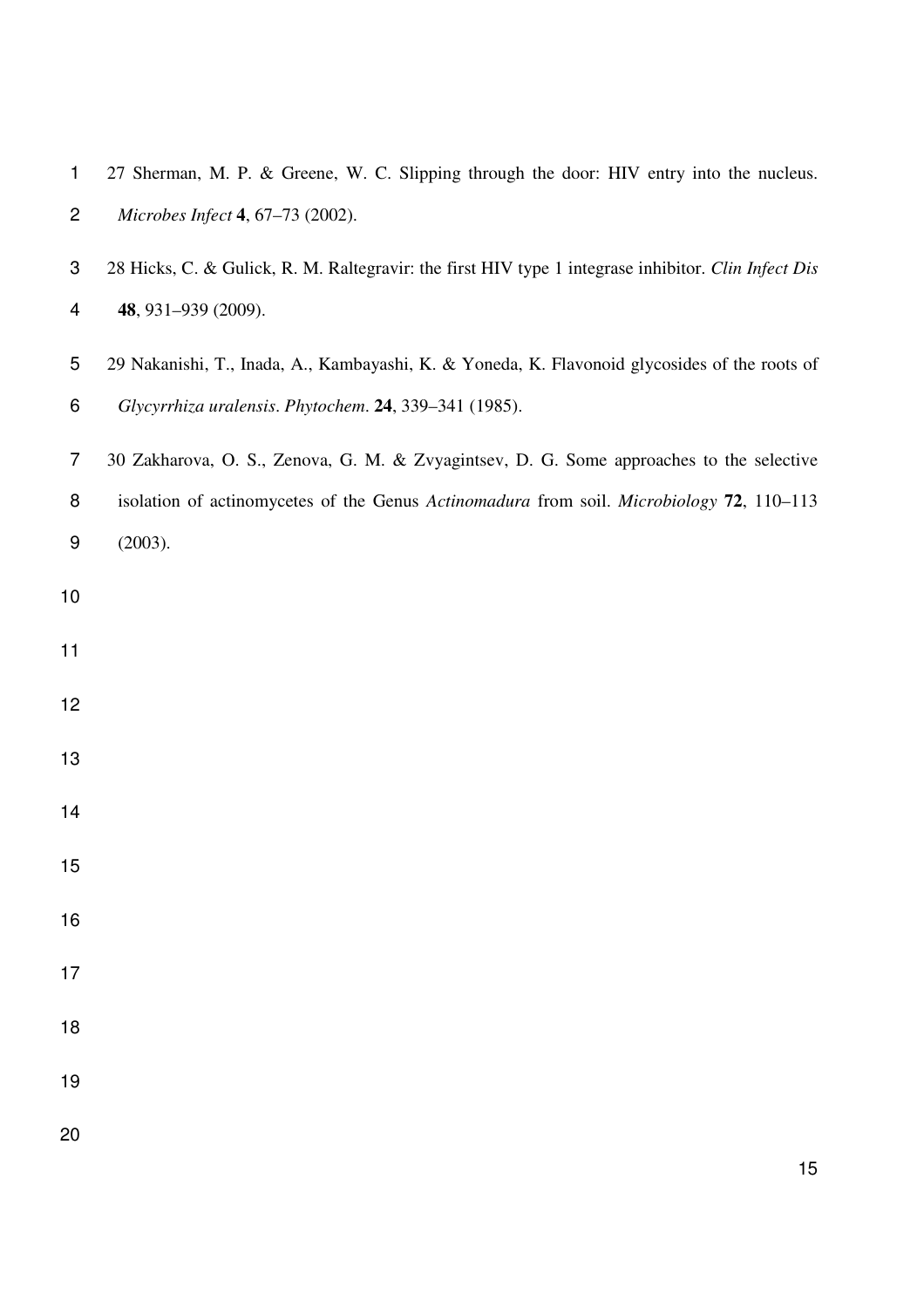## **Figure legends**

**Figure 1.** Compounds isolated from *Lentzea* sp. H45.

| 4               | hyphae into rod-shaped elements following growth on ISP 3 agar after incubation at 28 °C for 10            |
|-----------------|------------------------------------------------------------------------------------------------------------|
| 5               | days. Bar 1µm.                                                                                             |
| 6               | Figure 3. Neighbour-joining phylogenetic tree based on 16S rRNA gene sequences showing                     |
| 7               | relationships between isolate H45 and the type strains of <i>Lentzea</i> and <i>Lechevalieria</i> species. |
| 8               | Asterisks indicate branches of the tree that were also recovered using the maximum-likelihood and          |
| 9               | maximum-parsimony tree-making methods. Numbers at the nodes indicate levels of bootstrap                   |
| 10 <sub>1</sub> | support based on a neighbour-joining analysis of 1000 resampled datasets, only values above 50%            |
| 11              | are shown.                                                                                                 |
| 12              | Figure 4. Key COSY, HMBC and ROESY correlations of compounds 1, 4, and 5.                                  |
| 13              |                                                                                                            |
| 14              |                                                                                                            |
| 15              |                                                                                                            |

**Figure 2.** Scanning electron micrograph of *Lentzea* sp. H45 showing fragmentation of aerial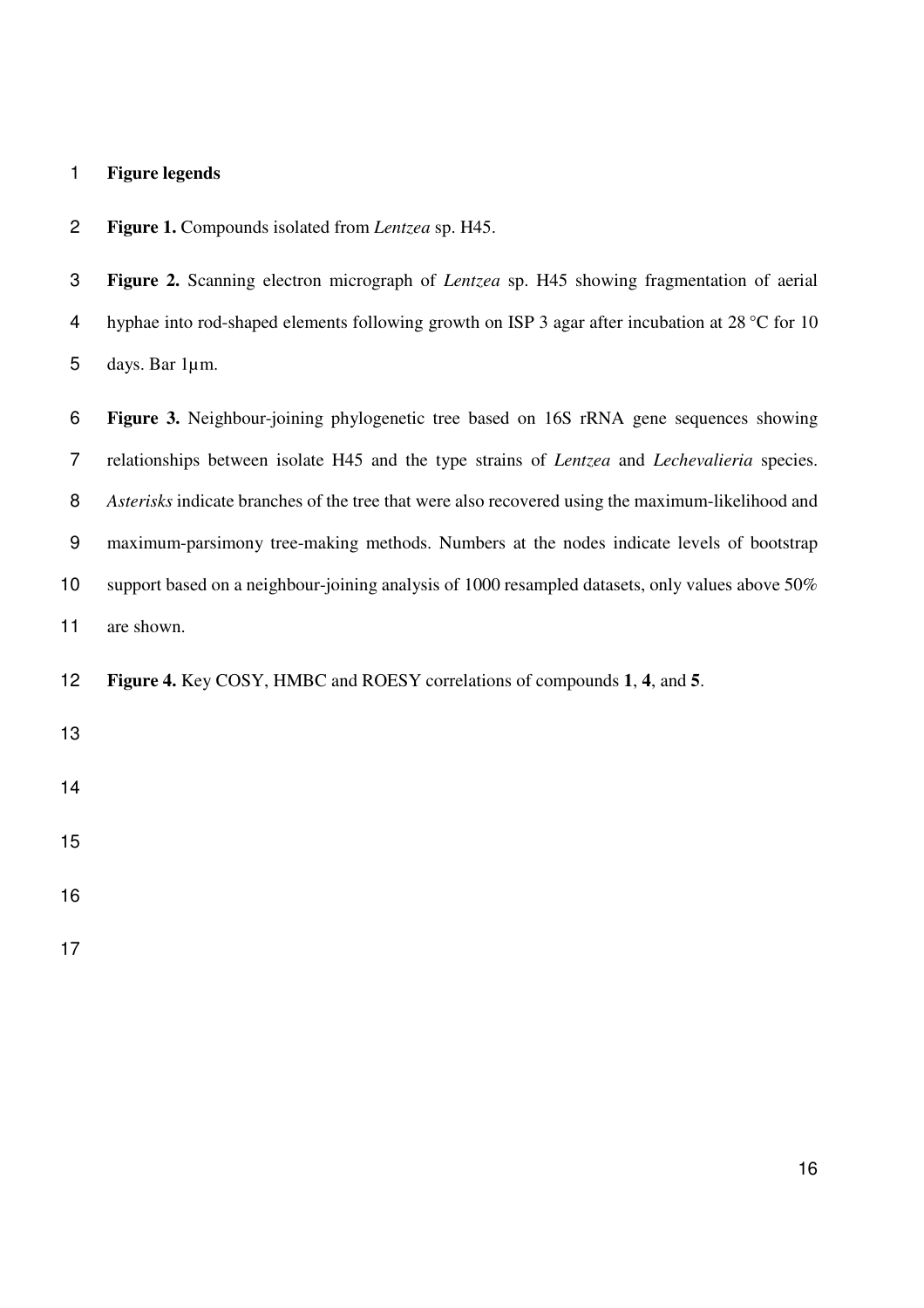

2 **Figure 1.** Compounds isolated from *Lentzea* sp. H45.





4 **Figure 2.** Scanning electron micrograph of *Lentzea* sp. H45 showing fragmentation of aerial 5 hyphae into rod-shaped elements following growth on ISP 3 agar after incubation at 28 °C for 10 6 days. Bar 1µm.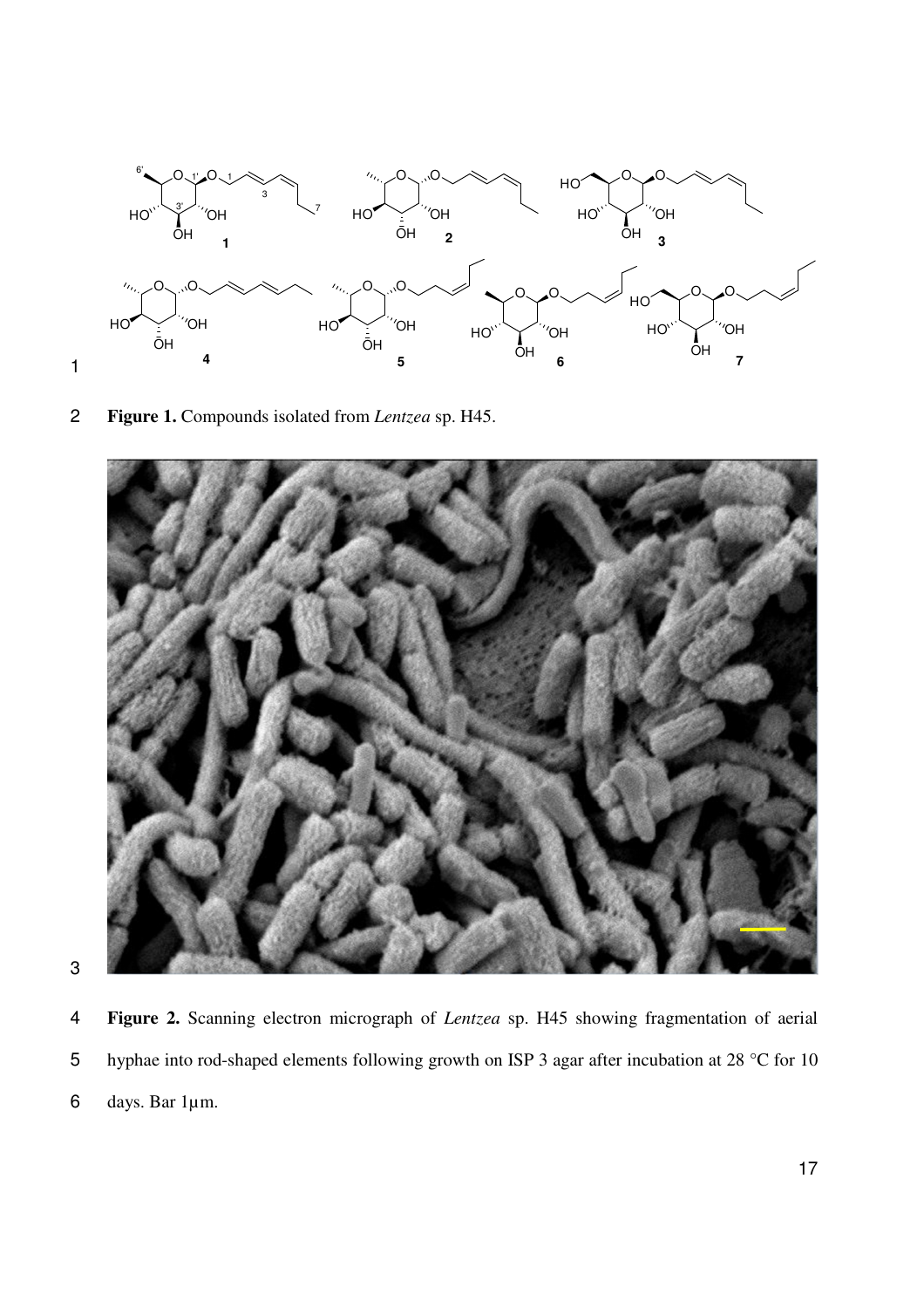

**Figure 3.** Neighbour-joining phylogenetic tree based on 16S rRNA gene sequences showing relationships between isolate H45 and the type strains of *Lentzea* and *Lechevalieria* species. *Asterisks* indicate branches of the tree that were also recovered using the maximum-likelihood and maximum-parsimony tree-making methods. Numbers at the nodes indicate levels of bootstrap support based on a neighbour-joining analysis of 1000 resampled datasets, only values above 50% are shown.



- 9 **Figure 4.** Key COSY ( $\longrightarrow$ ), HMBC ( $\cap$ ) and ROESY ( $\checkmark$ ) correlations of
- 10 compounds **1**, **4**, and **5**.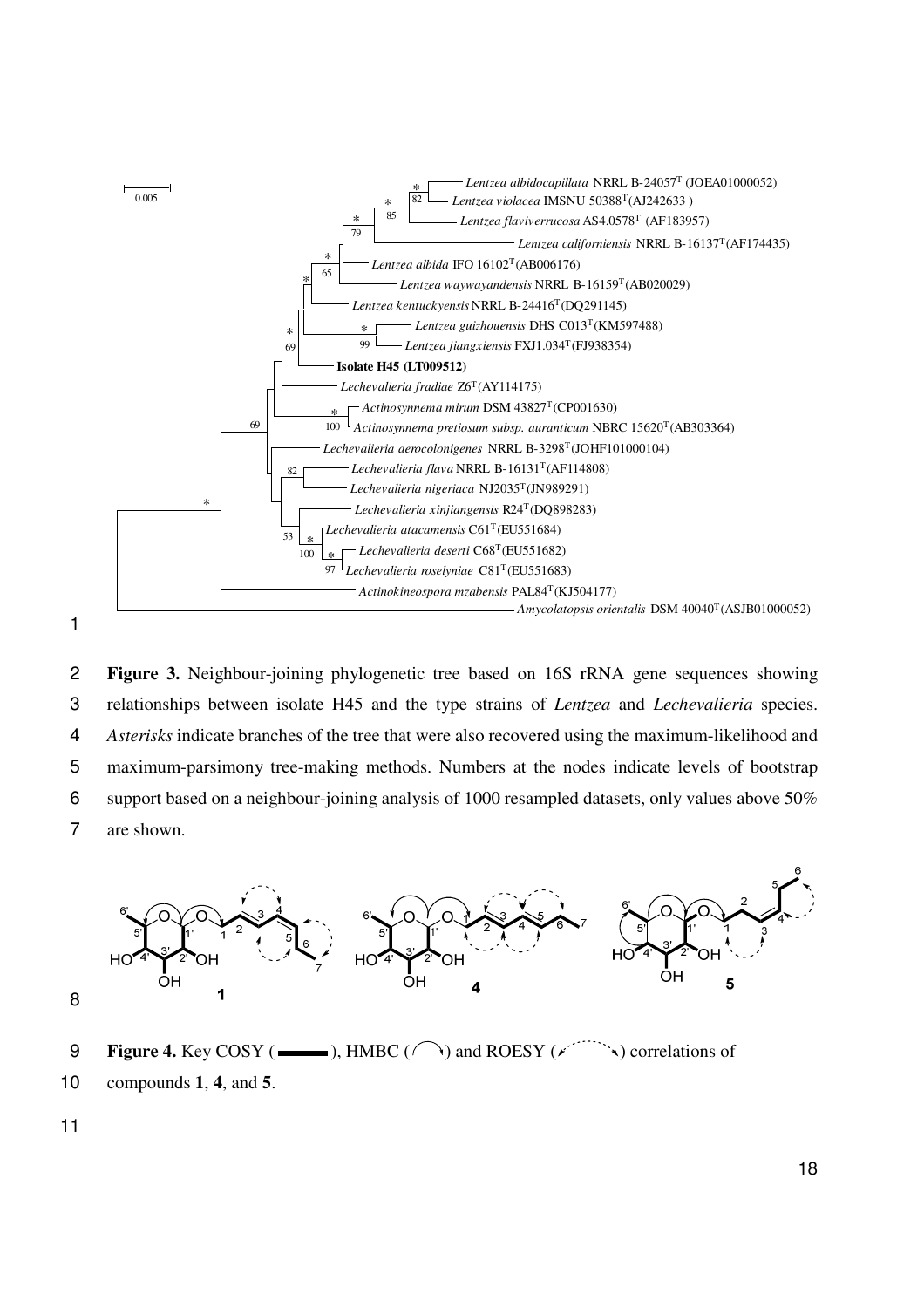| Position       | $\mathbf{1}$          | $\overline{2}$        | $\overline{\mathbf{3}}$ | $\overline{\mathbf{4}}$ | 5                     | 6                     |
|----------------|-----------------------|-----------------------|-------------------------|-------------------------|-----------------------|-----------------------|
|                | $\delta C$ , mult.    | $\delta C$ , mult.    | $\delta C$ , mult.      | $\delta C$ , mult.      | $\delta C$ , mult.    | $\delta C$ , mult.    |
| $\mathbf{1}$   | 68.3, CH <sub>2</sub> | 66.5, CH <sub>2</sub> | 68.2, CH <sub>2</sub>   | 68.3, CH <sub>2</sub>   | 66.1, CH <sub>2</sub> | 68.2, CH <sub>2</sub> |
| 2              | 129.6, CH             | 129.5, CH             | 129.6, CH               | 127.1, CH               | 27.2, CH              | 27.6, CH              |
| 3              | 127.0, CH             | 127.2, CH             | 127.1, CH               | 132.5, CH               | 125.4, CH             | 125.2, CH             |
| $\overline{4}$ | 127.4, CH             | 127.3, CH             | 127.4, CH               | 128.5, CH               | 133.0, CH             | 132.9, CH             |
| 5              | 133.7, CH             | 133.9, CH             | 133.7, CH               | 136.5, CH               | 20.1, CH <sub>2</sub> | 20.1, CH <sub>2</sub> |
| 6              | 20.5, CH <sub>2</sub> | 20.5, CH <sub>2</sub> | 20.5, CH <sub>2</sub>   | 25.0, CH <sub>2</sub>   | 14.2, CH <sub>3</sub> | 14.2, CH <sub>3</sub> |
| 7              | 14.2, CH <sub>3</sub> | 14.1, CH <sub>3</sub> | 14.2, CH <sub>3</sub>   | 13.4, CH <sub>2</sub>   |                       |                       |
| $1^{\prime}$   | 102.1, CH             | 99.3, CH              | 102.0, CH               | 99.1, CH                | 99.9, CH              | 102.7, CH             |
| $2^{\prime}$   | 73.7, CH              | 70.7, CH              | 73.5, CH                | 70.7, CH                | 70.7, CH              | 73.6, CH              |
| 3'             | 76.4, CH              | 70.5, CH              | 76.7, CH                | 70.5, CH                | 70.5, CH              | 76.5, CH              |
| $4^{\prime}$   | 75.3, CH              | 72.0, CH              | 68.2, CH                | 72.0, CH                | 72.0, CH              | 75.3, CH              |
| 5'             | 71.5, CH              | 68.5, CH              | 76.9, CH                | 68.5, CH                | 68.4, CH              | 71.5, CH              |
| 6'             | 17.9, CH <sub>3</sub> | 17.9, CH <sub>3</sub> | 61.1, CH <sub>2</sub>   | 17.9, CH <sub>3</sub>   | 17.9, CH <sub>3</sub> | 17.9, CH <sub>3</sub> |
|                |                       |                       |                         |                         |                       |                       |

**Table 1.** <sup>13</sup>C (150 MHz) NMR spectroscopic data for lentzeosides A–F (1-6) in DMSO- $d_6$